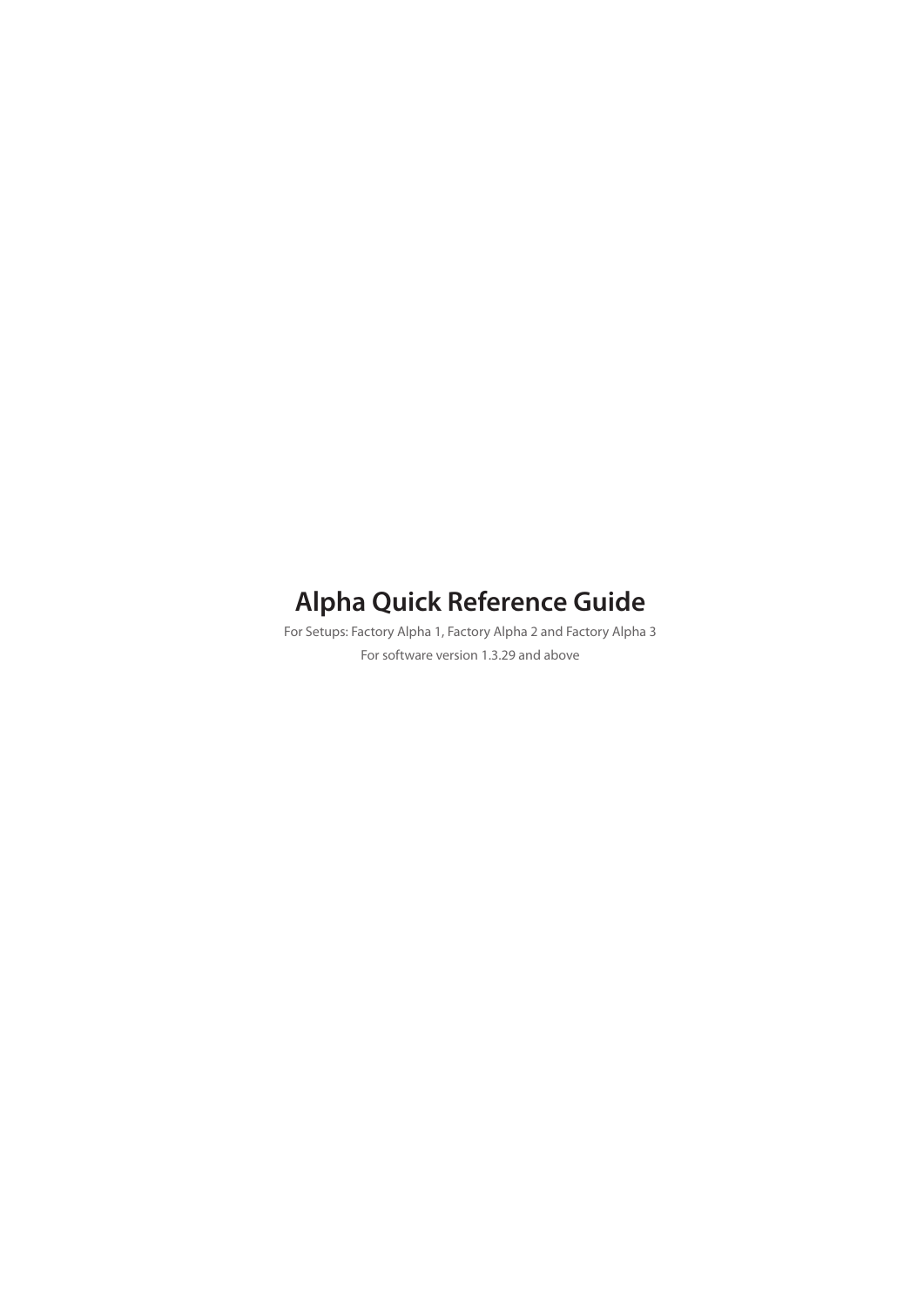### **Contents**

- **1. Eigenharp Terminology**
- **2. Layout overview**
- **3. Introduction to the Factory Alpha Setups / Choosing Splits**
	- 4. Split 1
	- 5. Split 2
	- 6. Split 3 7. Split 4
	- 8. Split 5

#### **9. Percussion Keys**

#### **10. Keygroups**

- 11. Drummer controls / Recorder
- 12. Scale and Tonic

#### **13. Advanced controls**

- 14. Advanced Drummer
- 15. Advanced Mixer
- 16. Advanced Midi Out 1
- 17. Advanced Midi Out 2
- 18. Advanced Cello
- 19. Advanced Clarinet
- 20. Advanced Synth
- 21. Advanced Sampler 1, 2 and 4 22. Advanced Sampler 3
- 23. Arranger 1 and 2
- 24. Advanced Audio Unit 1, 2, 3 and 4
- 25. Audio Unit / VST parameter routing
- 26. Advanced Headphone and Microphone
- 27. Pedal Calibration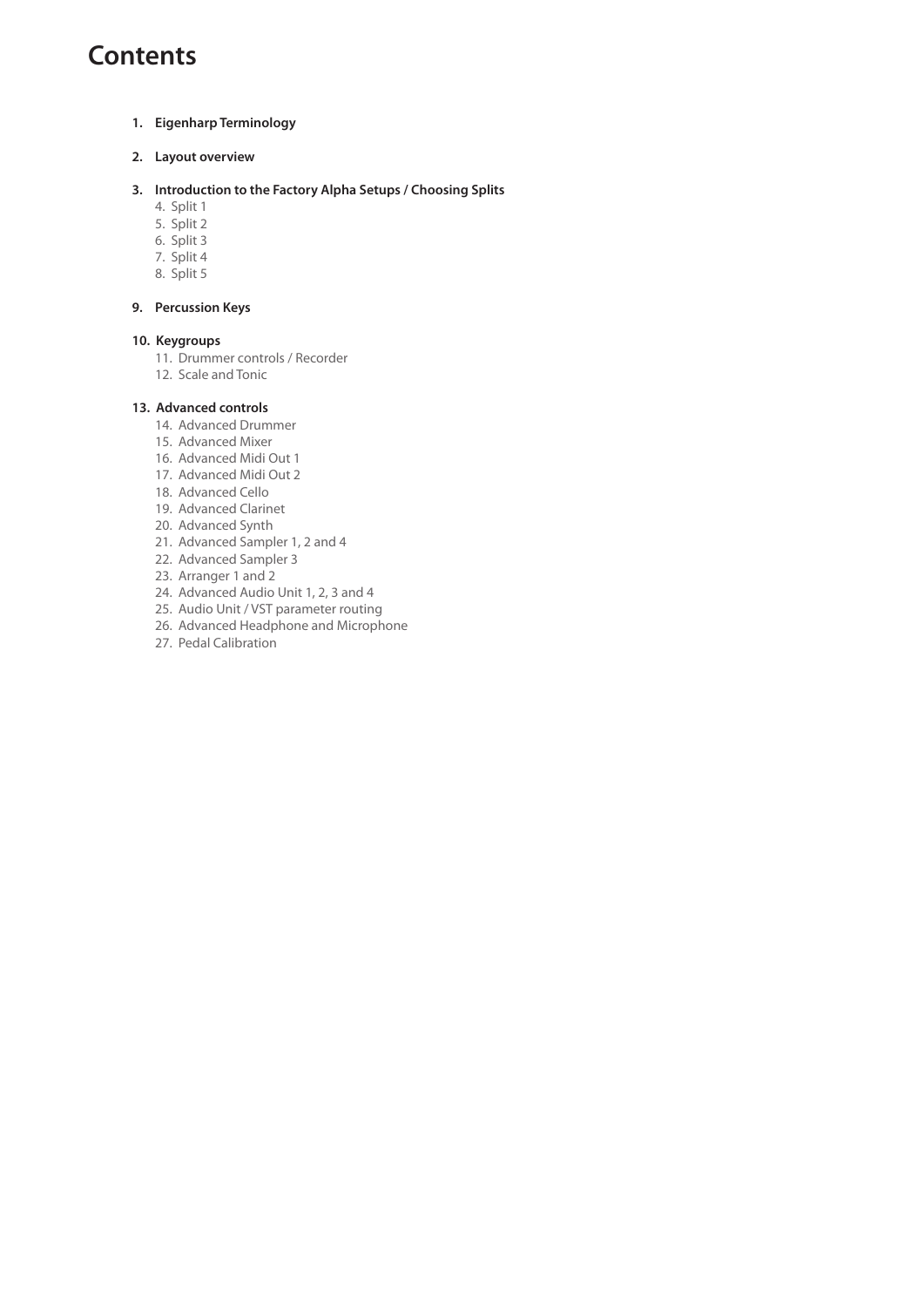### **Eigenharp Terminology 1**

This is a quick introduction to some of the terminology used in this reference guide. Such terms as mode key, split and keygroup are used throughout so it's handy to become familiar with their meanings.

### What is a mode key?

The mode keys allow you to navigate your way around the Eigenharp, and access its various features quickly and easily. For example mode keys are used to choose sounds, access controls for drum loops and recorders, or choose different keyboard layouts.

### What are keygroups and splits?

It is possible to divide the Eigenharp's keyboard in to independent groups of keys which we call keygroups.

You can access any of the Eigenharp's features from any of the keygroups, and each keygroup can be doing something different; for example you could use one keygroup to play bass, whilst another keygroup controls drum loops.

A split is the name we give to an arrangement of keygroups. For example the diagram on the right shows a split with the keyboard divided in to four keygroups.

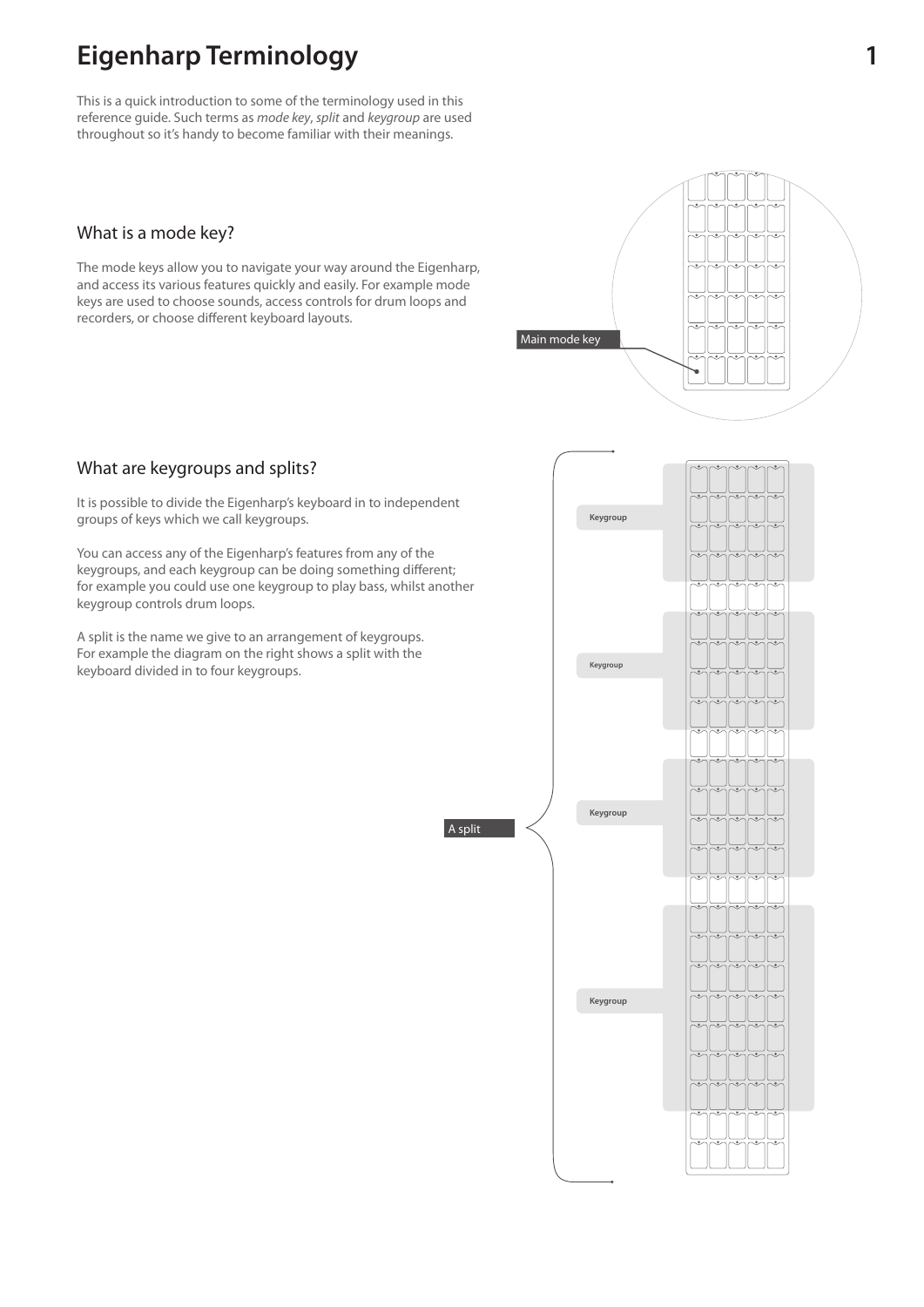### **Layout overview**

These are the main elements of the Eigenharp Alpha.

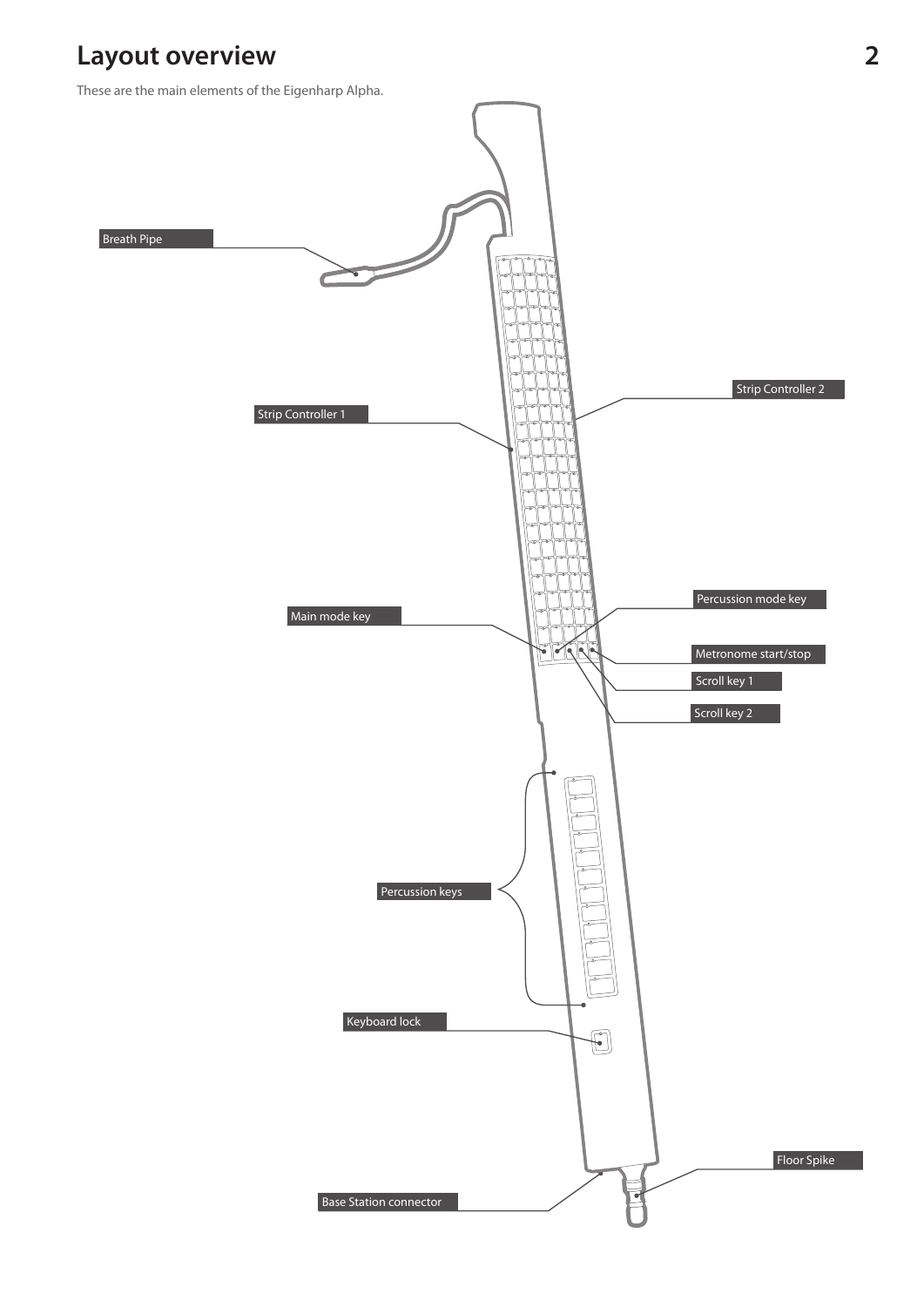### **Introduction to the Eigenharp Factory Alpha Setups**

The Eigenharp Alpha ships with three factory setups, Factory Alpha 1, Factory Alpha 2 and Factory Alpha 3. These setups vary in complexity, Factory Alpha 1 is the simplest, Factory Alpha 3 the most complex. It is recommended that you begin with Factory Alpha 1 and work your way up to Factory Alpha 3.

#### What is the difference between the Factory Alpha setups?

#### Factory Alpha 1

This setup has one split containing one large keygroup that covers the entire keyboard (please see page 1, Eigenharp Terms, for an explanation of splits and keygroups).

#### Factory Alpha 2

This setup has two splits. Split 1 is identical to the split found in Factory Alpha 1. Split 2 contains two keygroups; one large keygroup and another smaller keygroup at the top of the keyboard. There are many things you could do with Split 2, for example you could play two instruments simultaneously, or change your scale and tonic using one keygroup whilst playing on the other.

#### Factory Alpha 3

This setup has five splits. Split 1 and 2 are identical to those found in Factory Alpha 2. Splits 3 and 4 each contain two keygroups. Split 5 has four keygroups, allowing you to play up to four instruments simultaneously.

### **Choosing Splits**

Pushing and holding the main mode key gives you access to up to five splits and both of the arrangers (see page 22 for information on arrangers). The currently selected split is lit green. To select the split you want, press its corresponding key and it will turn from red to green, then release the mode key.



### **Factory Alpha 1 Factory Alpha 2**



### **Factory Alpha 3**

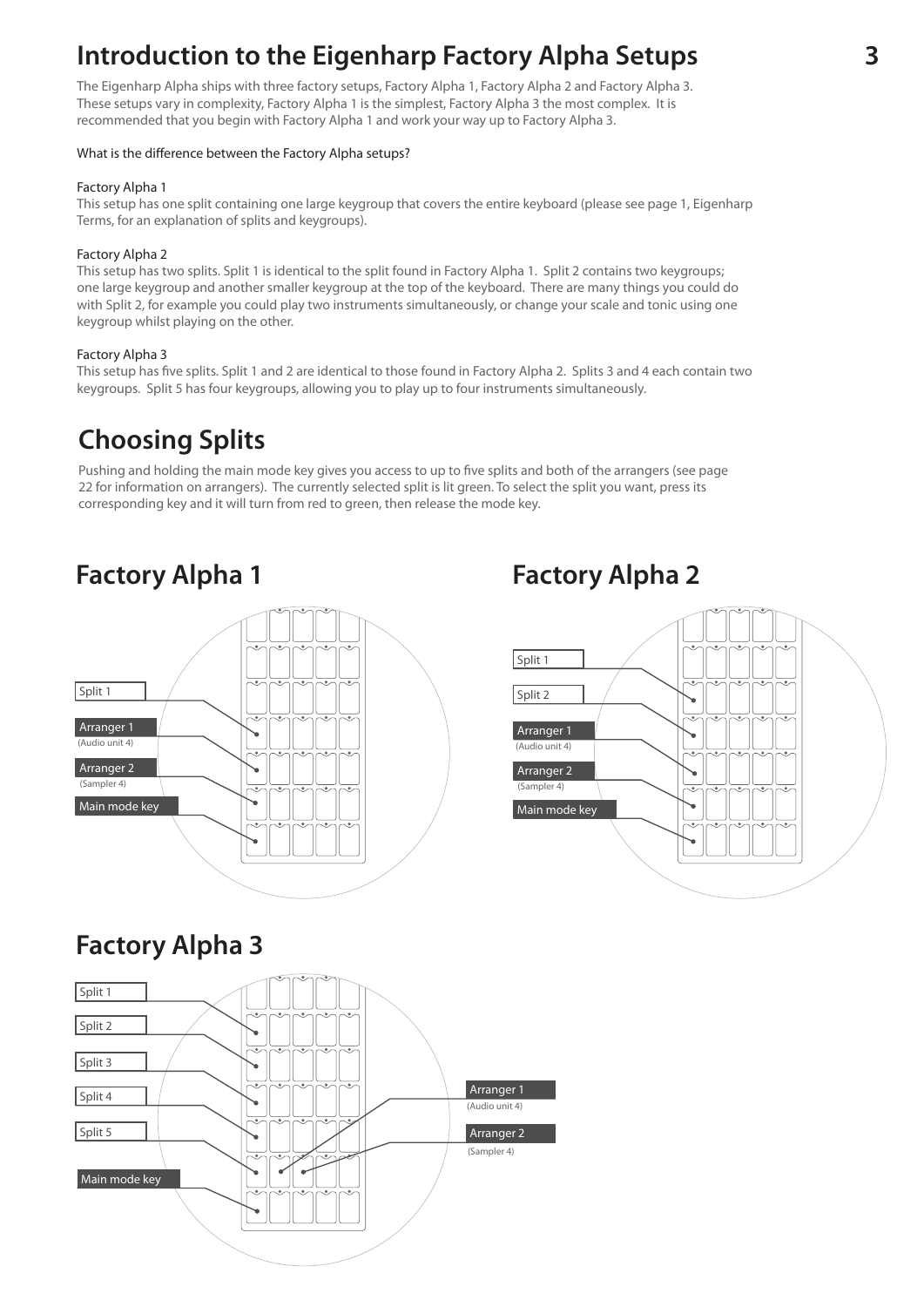This contains keygroup 1.

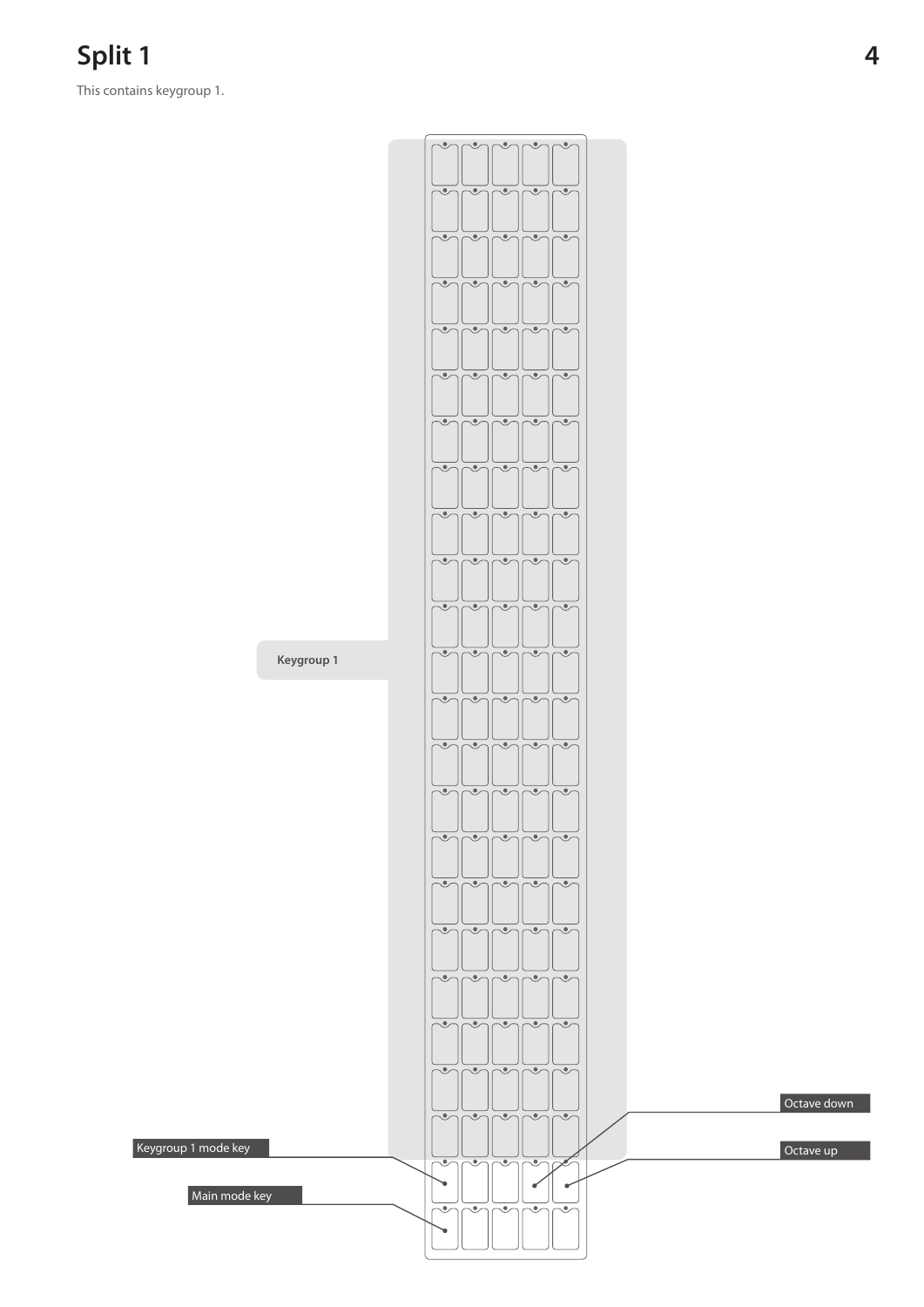### **Split 2 5**

This contains keygroup 2 and keygroup 3.

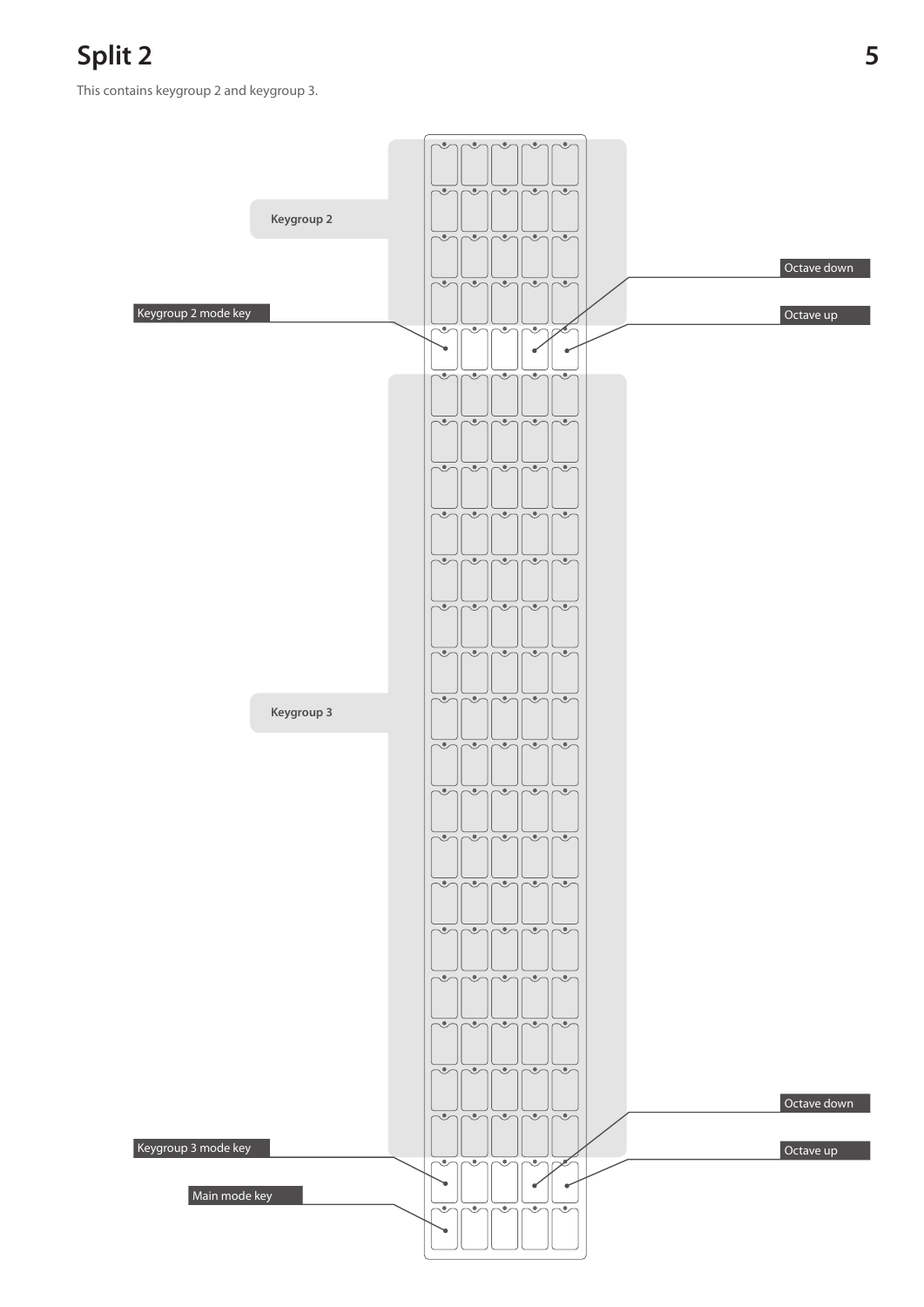**Split 3 6**

This contains keygroup 4 and keygroup 5.

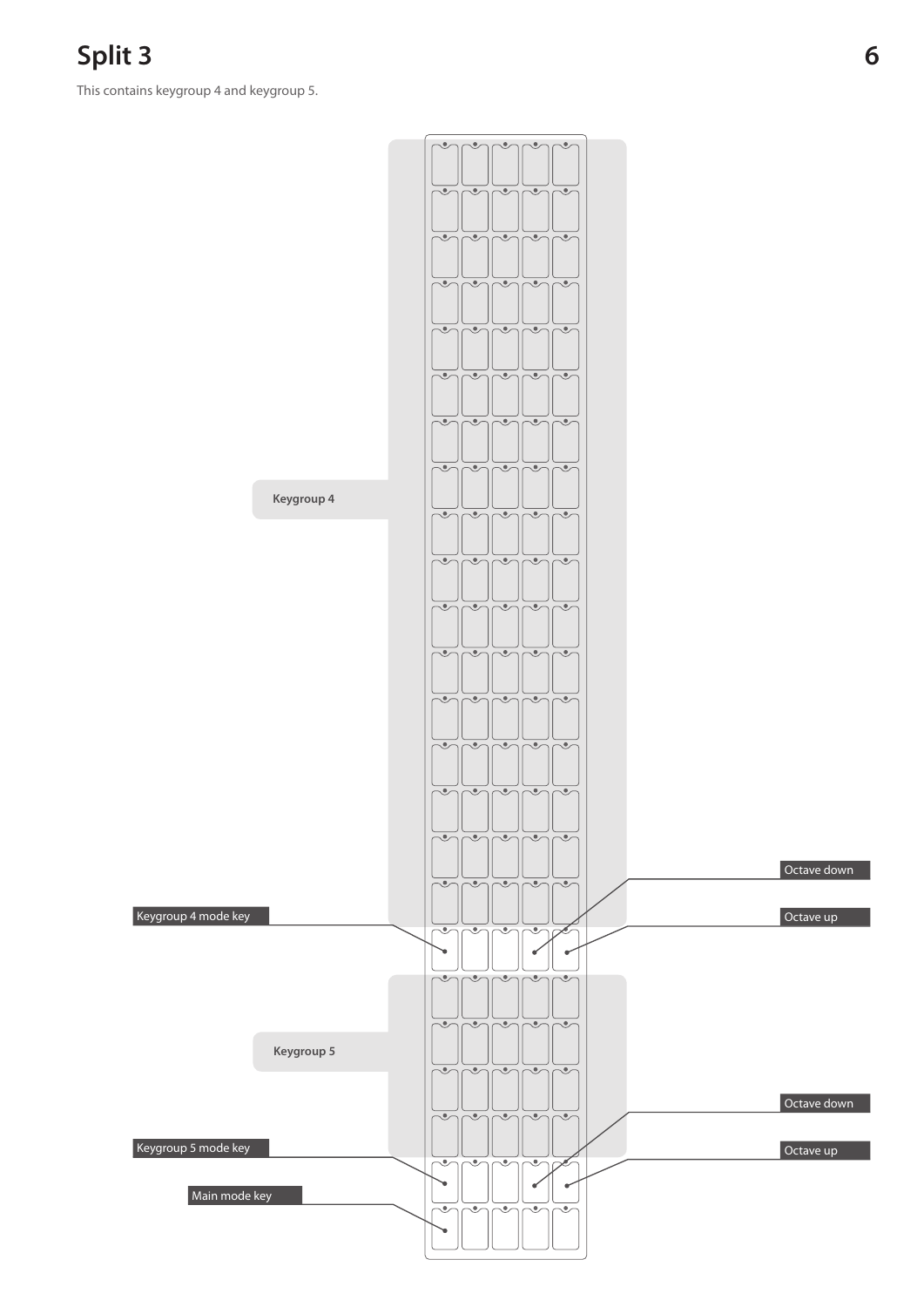**Split 4 7**

This contains keygroup 6 and keygroup 7.

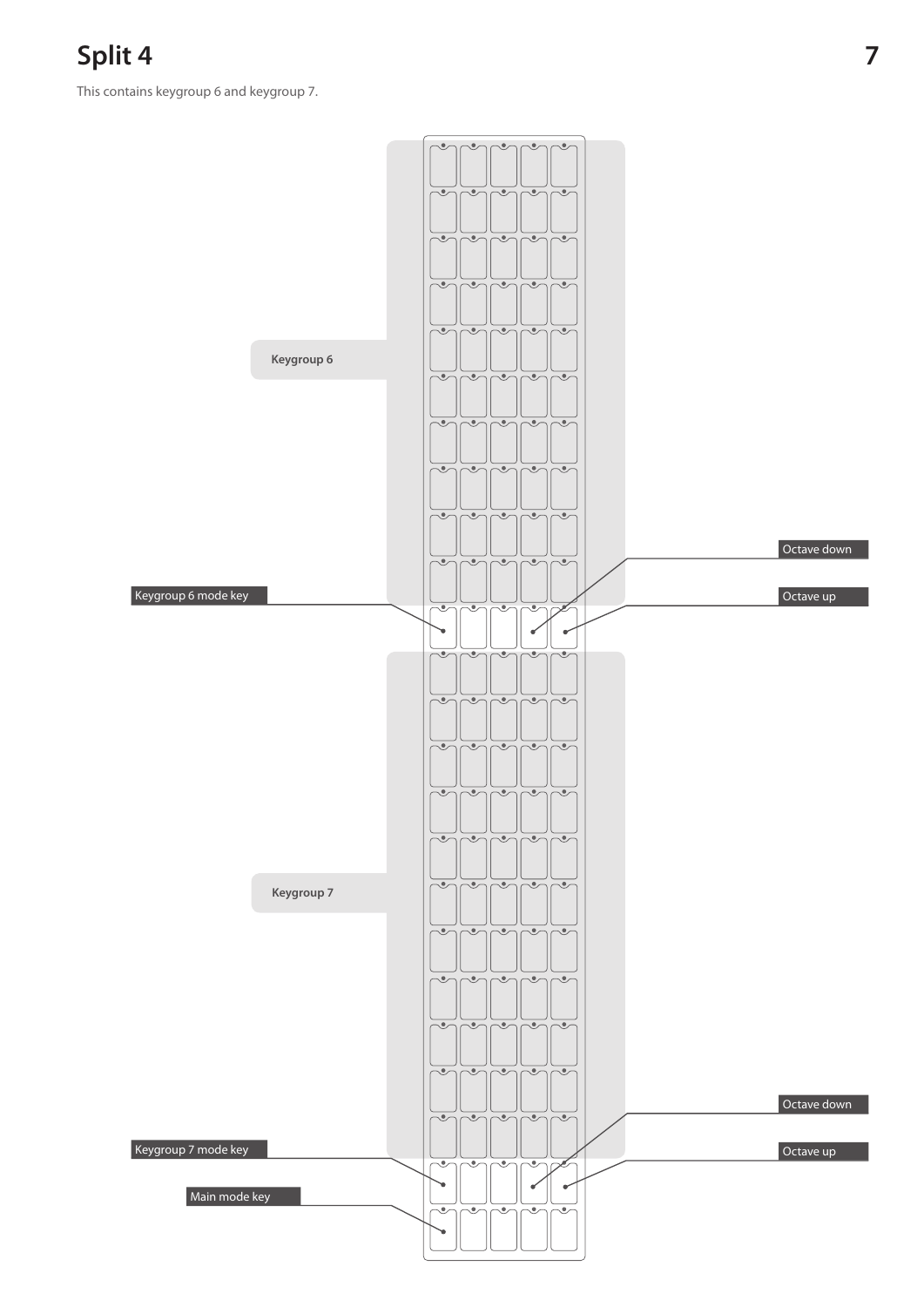This contains keygroup 8, keygroup 9, keygroup 10 and keygroup 11

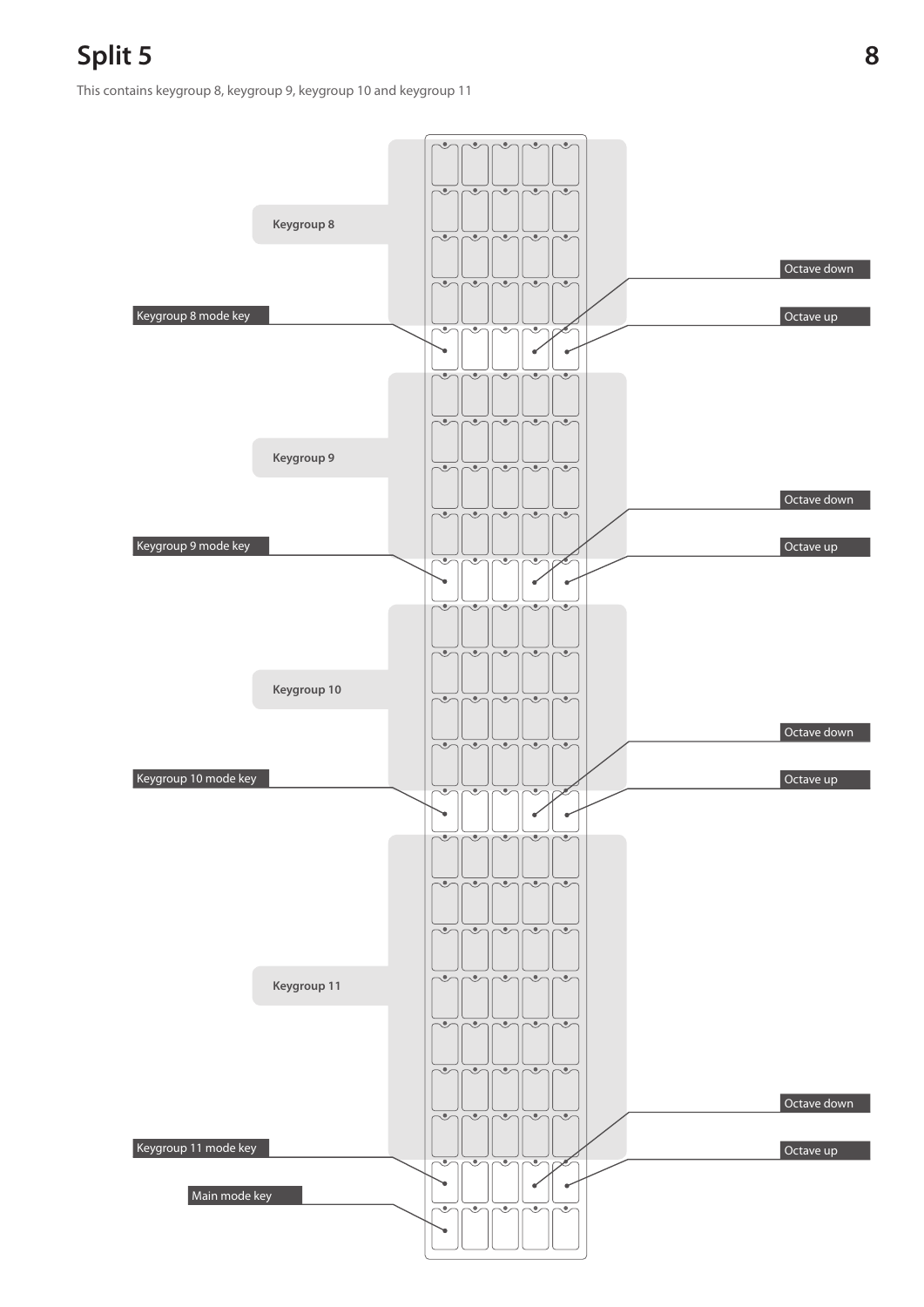### **Percussion Keys 9**

Choose between this keygroup's different functions by pressing the percussion mode key which is located adjacent to the main mode key.

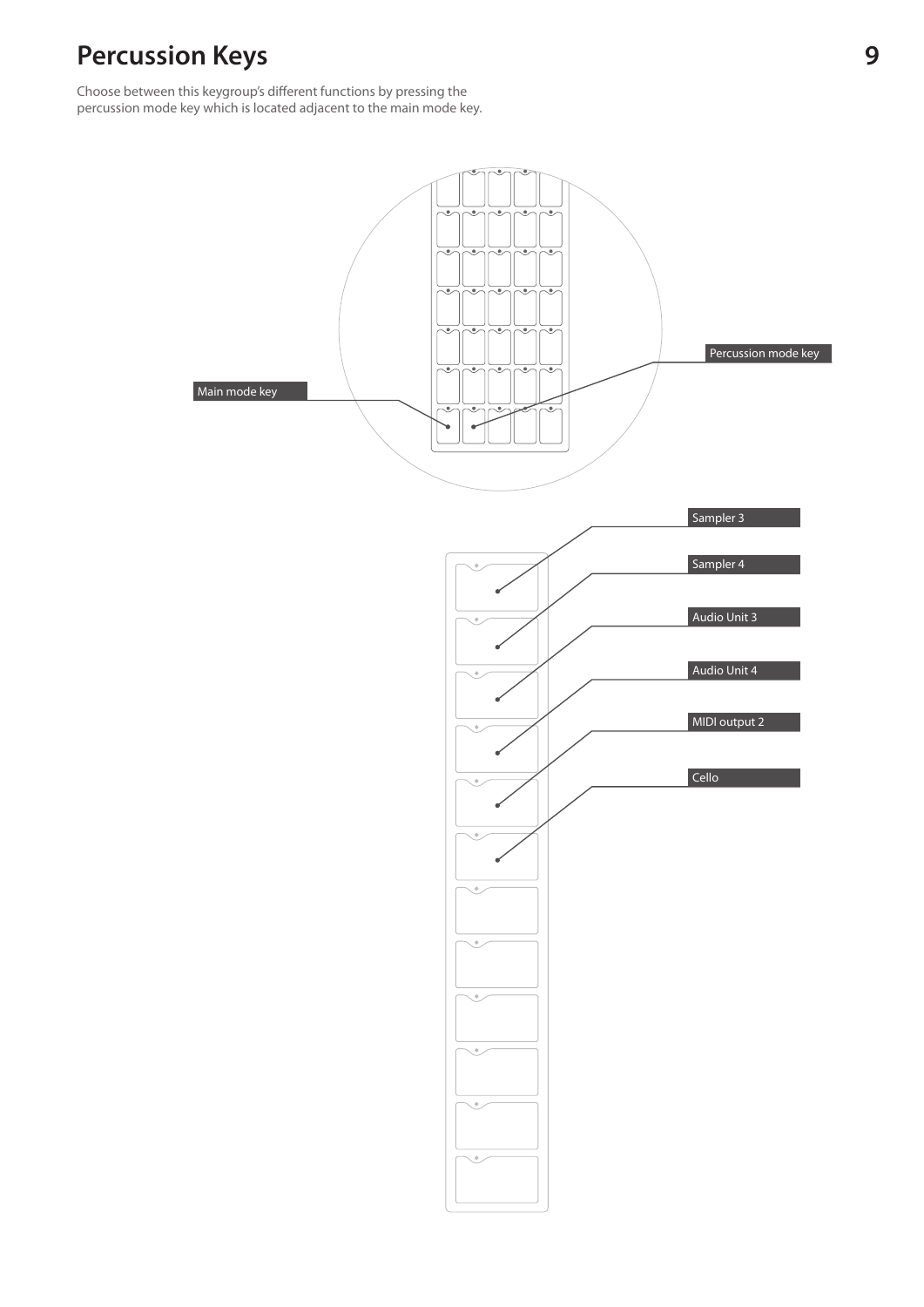### **Keygroups**

The shaded area represents a generic keygroup. Below it are its main function keys. These keys remain the same for all keygroups.

The Record and Unplay keys are only available when an instrument is selected.



### **Keygroup Mode Key layout**

When you press a keygroup's mode key the following options will show. This is the same for all keygroups wherever they are on the keyboard. Below is a summary of what each function is:

(Pressed)

Keygroup mode key

Please see the appropriate diagram for detailed information on Drummer controls, recording controls, and scales and tonics.

- 1 Drummer Controls (See diagram A, Page 11)
- 2 Scheduler Controls
- 3 Recorder Controls (See diagram B, Page 11)
- 4 Scales and Tonics (See diagram C, Page 12)
- 5 MIDI out 1
- 6 MIDI out 2
- 7 Cello
- 8 Clarinet
- 9 Synth
- 10 Audio unit 1
- 11 Audio unit 2
- 12 Audio unit 3
- 13 Audio unit 4
- 14 Sampler 1
- 15 Sampler 2 (breath controlled)
- 16 Sampler 3
- 17 Sampler 4

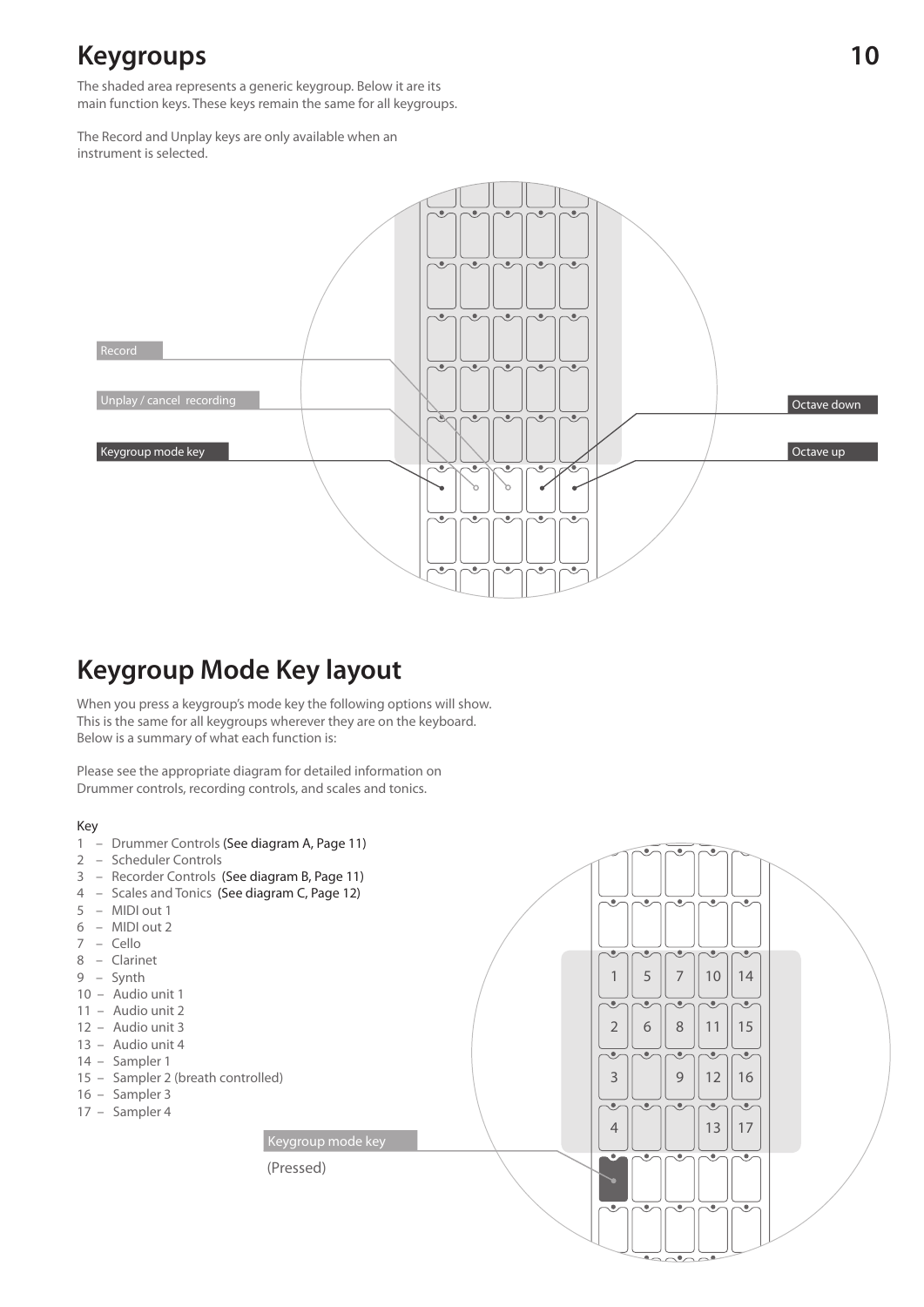### **Diagram A - Drummer controls**

Each of the keys labelled 1 - 16 represents a drum loop, pressing any of these will turn the loop on or off. To play drum loops the metronome must be started.

#### Key

- 1 Drummer voice 1 play/unplay
- 2 Drummer voice 2 play/unplay
- 3 Drummer voice 3 play/unplay
- 4 Drummer voice 4 play/unplay
- 5 Drummer voice 5 play/unplay
- 6 Drummer voice 6 play/unplay
- 7 Drummer voice 7 play/unplay
- 8 Drummer voice 8 play/unplay
- 9 Drummer voice 9 play/unplay
- 10 Drummer voice 10 play/unplay
- 11 Drummer voice 11 play/unplay
- 12 Drummer voice 12 play/unplay
- 13 Drummer voice 13 play/unplay
- 14 Drummer voice 14 play/unplay
- 15 Drummer voice 15 play/unplay
- 16 Drummer voice 16 play/unplay



### **Diagram B - Recorder controls**

The recorder controls allow you to set how many bars you will record for, unplay recordings and cancel recordings.

To record you must first start the metronome, please see the drummer controls for more detail.

Each numbered key in the diagram represents the number of bars you will record for, e.g. key  $1 = 1$  bar, key  $2 = 2$  bars, key  $3 = 3$  bars, key  $4 = 4$  bars, etc.

The key marked 'U' will unplay all recorded loops that are currently playing. The key marked 'C' will cancel all armed recorders. Please be aware that once you unplay a recording it will be deleted. To stop recordings without deleting, use the Scheduler.

The key marked 'O' toggles overdub mode. Turned on, additional recordings for the same instrument create new takes that play simultaneously. Also, the 'unplay' key deletes only the last take, allowing loops to be built up and tore down with one instrument.

Once you have selected how many bars you would like to record for, you must arm the recorder. The record arm key is located at the bottom of your playing keygroup, this key will arm the recorder for your currently selected instrument.

Next to the record arm key you have an unplay/cancel key. Note that these keys will only appear once you have selected an instrument. Please refer to the Keygroups diagram below.

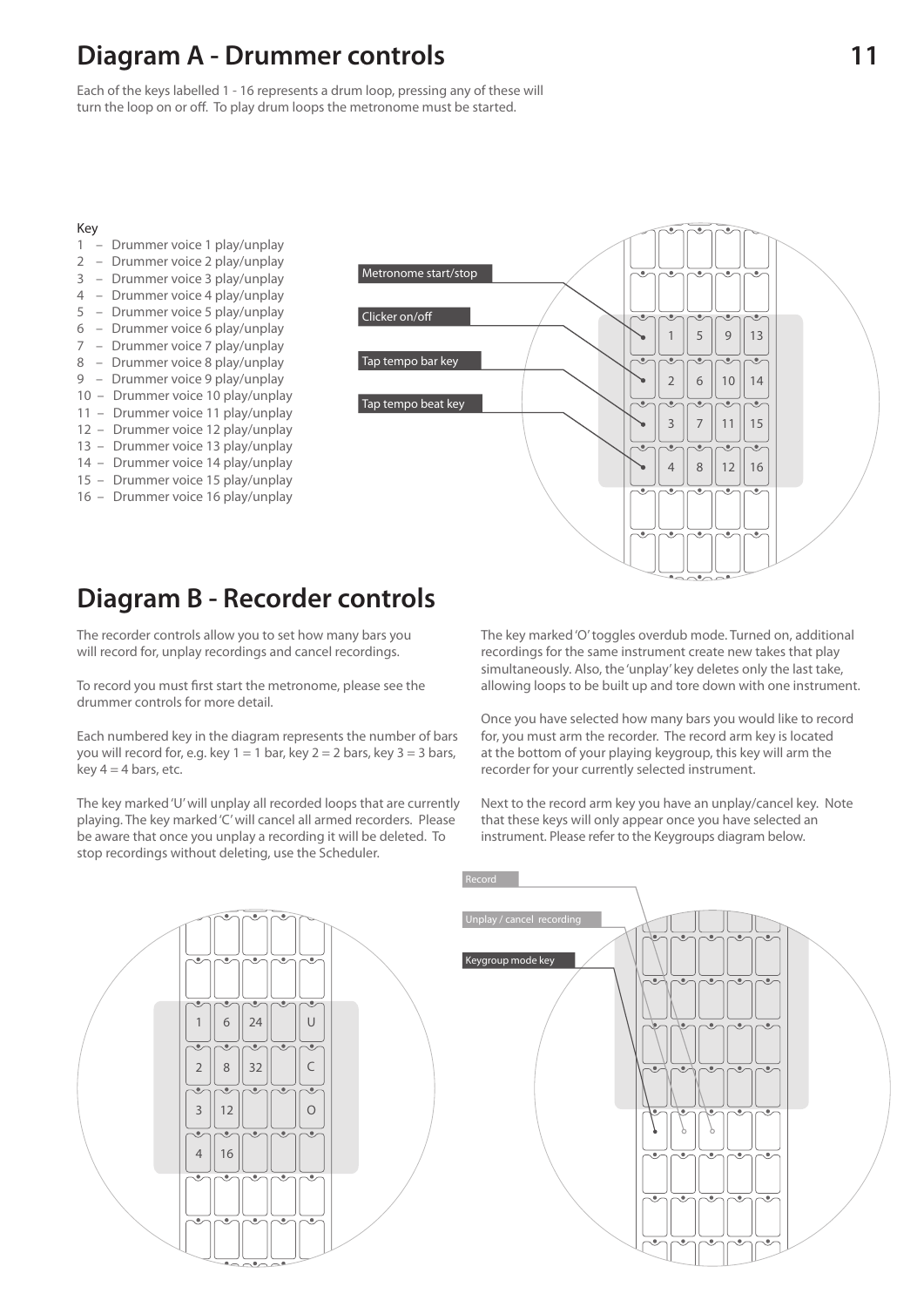# **Diagram C - Scale and Tonic controls 12**

This page will allow you to change scales and tonics for each keygroup. As you can see in the diagram the first 12 keys are tonic keys and the remaining 8 keys are scale keys. The scale keys can be customised, however the default scales are arranged as follows:

#### Key

- 1 Major
- 2 Harmonic Minor
- 3 Melodic Minor
- 4 Chromatic
- 5 Blues
- 6 Pentatonic
- 7 Diminished
- 8 Whole Tone



### **A note about Scale and Tonic controls**

Each keygroup can have its own scale and tonic.

As you can see in the diagram, we have a second mode key (scale mode key), this allows you to select which keygroup you are choosing the scale and tonic for.

Press and hold this key and you will see a group of lit keys which represent the available keygroups, the green key is your selected keygroup. Choose key 1 in the diagram to access the Scale and Tonic controls for keygroup 1, key 2 for keygroup 2, etc, through to keygroup 11.

Choose the key marked Global Scale and Tonic controls to set the scale and tonic of all keygroups simultaneously.

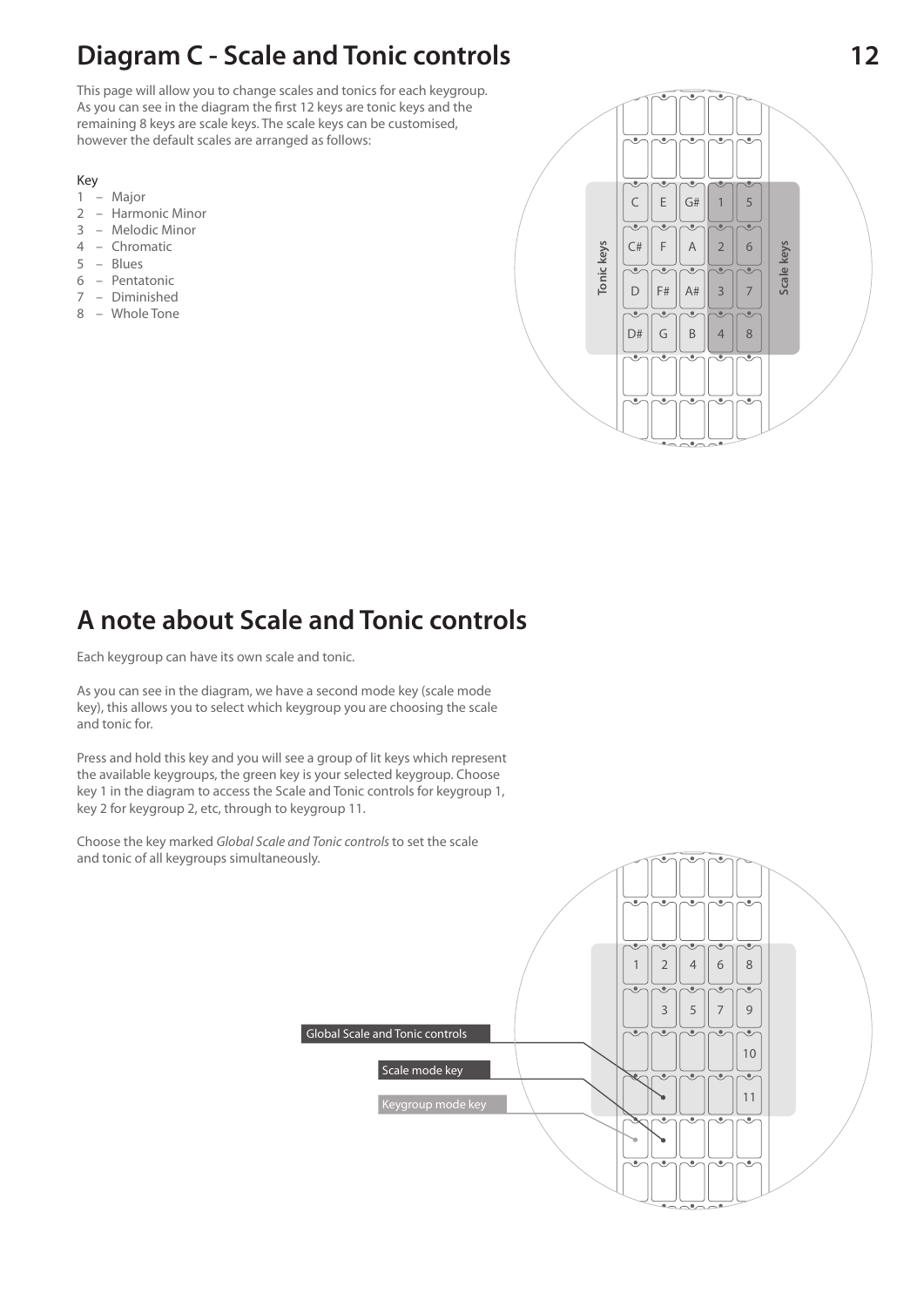### **Advanced controls (On split 1)**

The advanced controls are accessed on Split 1 by pressing keygroup 1's mode key.

The layout of the advanced control keys corresponds with the layout of the instruments and standard controls that become available when you hold down a keygroup's mode key.

There are no advanced controls for the recorder and scheduler hence the gap between the key labelled 1 (advanced drummer controls) and the key labelled 2 (advance scale controls).

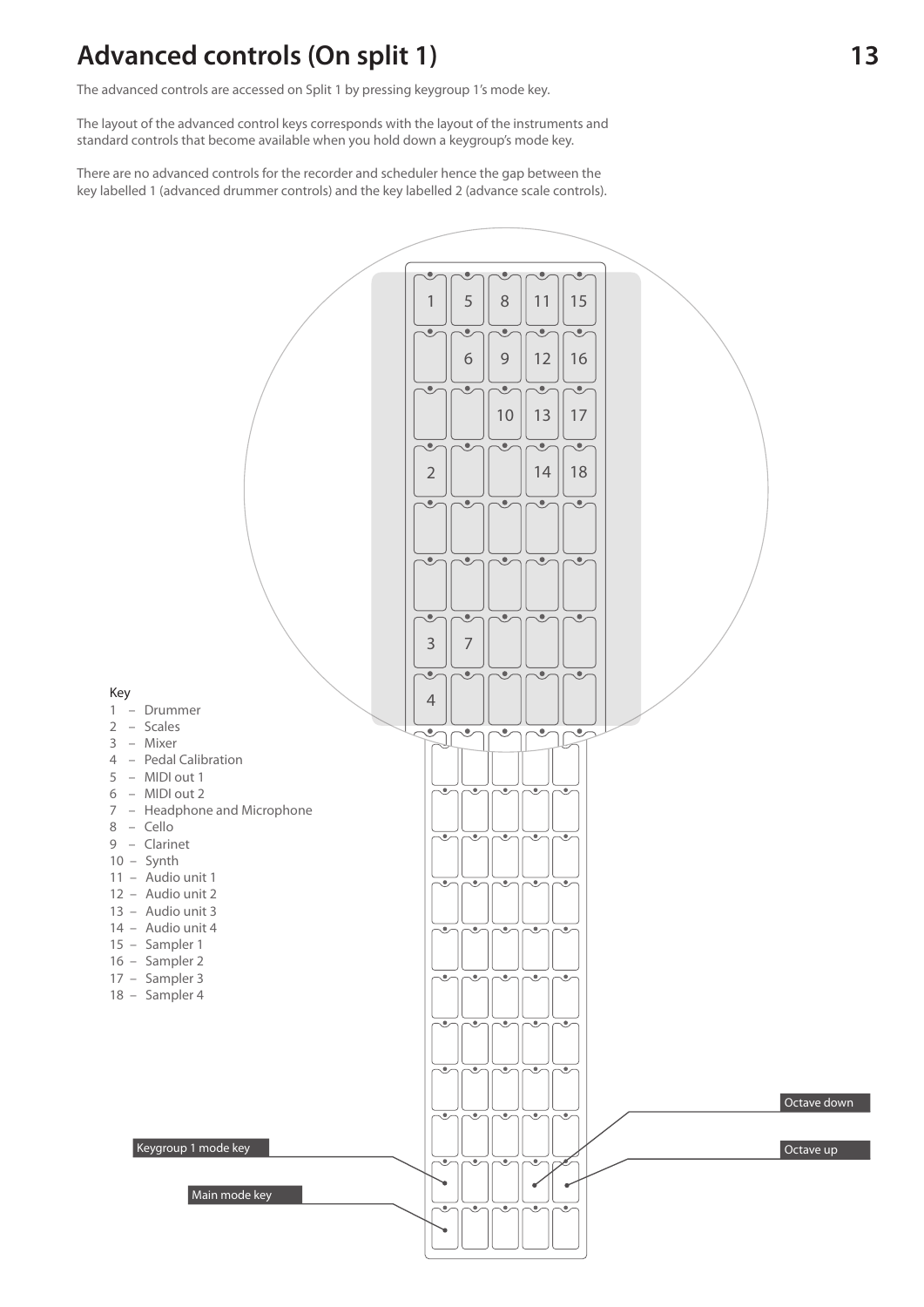### **Advanced Drummer controls**

This control page will allow you to edit drummer volumes and browse different drum loops for each drummer voice. The main controls allow you to edit the master volume, pan and FX sends for all drummer loops.

#### Key

- 1 Metronome browse
- 2 Tempo nudger
- 3 Tap tempo bar key
- 4 Tap tempo beat key
- 5 Tempo down (1 bpm)
- 6 Tempo up (1 bpm)

The Drummer Voice Volume Key numbers refer to their respective Drummer Voice. For example, Key 1 = Drummer Voice 1, Key 2 = Drummer Voice 2, etc.

The Drummer Loop Browse Key numbers refer to their respective Drummer Voice. For example, Key 1 = Drummer Voice 1, Key 2 = Drummer Voice 2, etc.

Keygroup 1 mode key

**Main Controls**

 $\check{C}$ Key 5 80 120 1 80 – Tempo to 80 bpm  $\overline{\bullet}$  $\overline{\bullet}$  $\overline{\bullet}$ 90 – Tempo to 90 bpm  $90$  || 130 2 6 100 – Tempo to 100 bpm 110 – Tempo to 110 bpm  $\overline{\bullet}$  $\overline{\bullet}$  $\overline{\mathcal{M}}$ 120 – Tempo to 120 bpm 100 140 3 130 – Tempo to 130 bpm 140 – Tempo to 140 bpm ₹  $\overline{\cdot}$  $\overline{\bullet}$ 150 – Tempo to 150 bpm 110 150 4  $\overline{\bullet}$ Ö, 1 5 9 13 Ó,  $\bullet$ 2 6 10 14 **Drummer Voice Volume Keys** ۹ 3 7 11 15  $\overline{\bullet}$  $\overline{\bullet}$  $\overline{\bullet}$ 4 8 12 16  $\overline{\bullet}$ 1 5 9 13  $\overline{\phantom{0}}$  $\mathcal{C}$ 2 10 14 6 **Drummer Loop Browser Keys**  $\overline{\bullet}$ 3 7 11 15  $\overline{\bullet}$  $\overline{\bullet}$  $\overline{\bullet}$  $\bullet$ 4 8 12 16 Key 1 – Inline FX plugin browse  $\langle \bullet \rangle$  $\langle \bullet \rangle$  $\langle \bullet \rangle$  $\sqrt{\theta}$  $\bullet$ 2 – Volume 8 3 – Inline FX GUI show/hide 4 – Pan 5 – Inline FX bypass on / off 3 51 6 – FX send 1 7 – FX send 2  $\overline{\bullet}$  $\overline{\bullet}$ o 8 – Mixer browse 2 7 9 4 6 9 – Delay send ζÜ,  $\overline{\bullet}$ Ó, Ö,  $\overline{\bullet}$ Octave down Main mode key and the set of the set of the set of the set of the set of the set of the set of the set of the set of the set of the set of the set of the set of the set of the set of the set of the set of the set of the se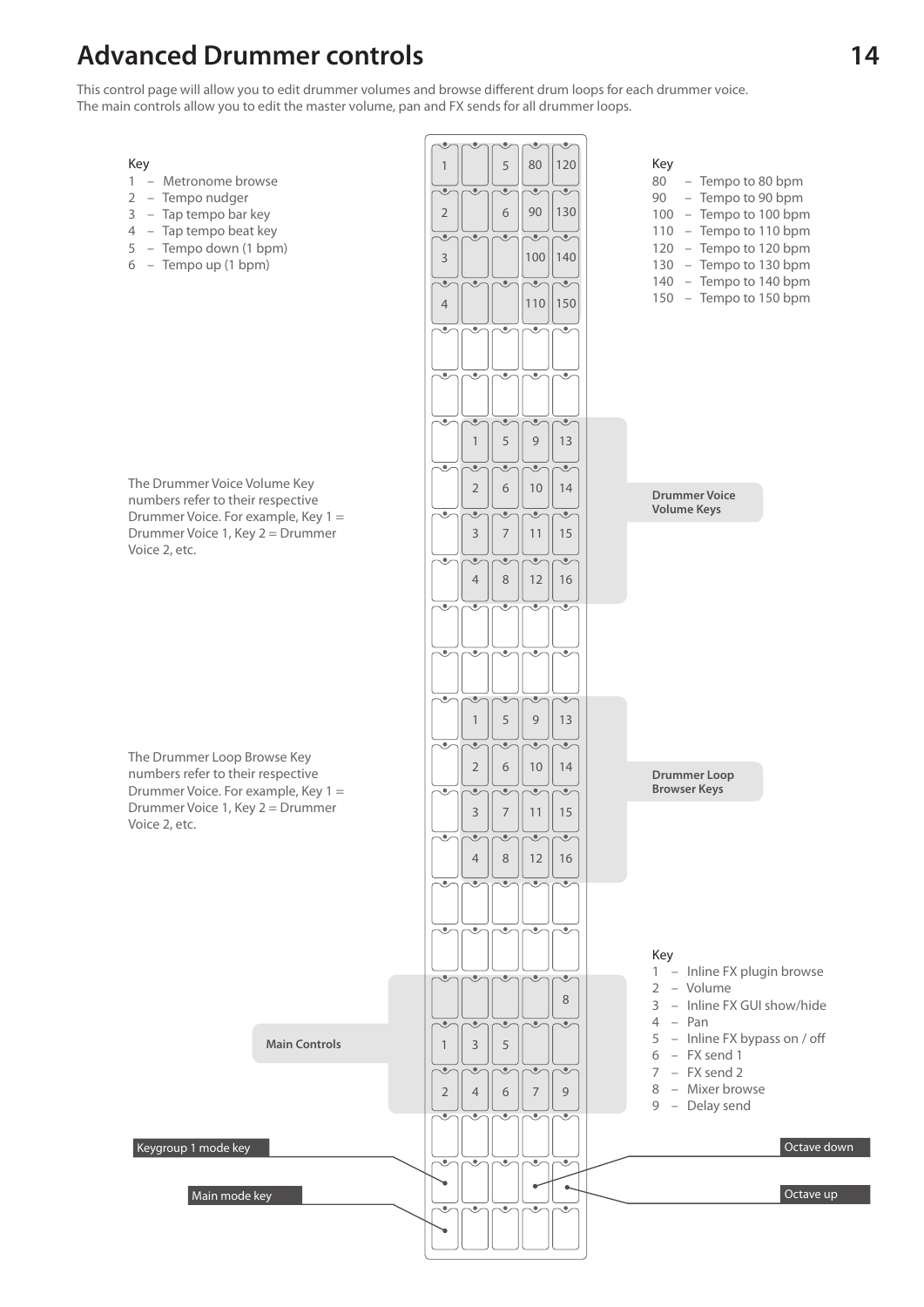# **Advanced Mixer controls**

This control page will allow you to change the volume, pan and FX sends for each instrument. You can also choose your audio device or alter the master volume and pan.

**Main Controls**

Master Volume

Keygroup 1 mode key

Master Pan

Main mode key

| ×<br>$\sim$ |  |
|-------------|--|
|             |  |

- V Volume
- P Pan
- FX1 FX send 1
- FX2 FX send 2
- D Delay send

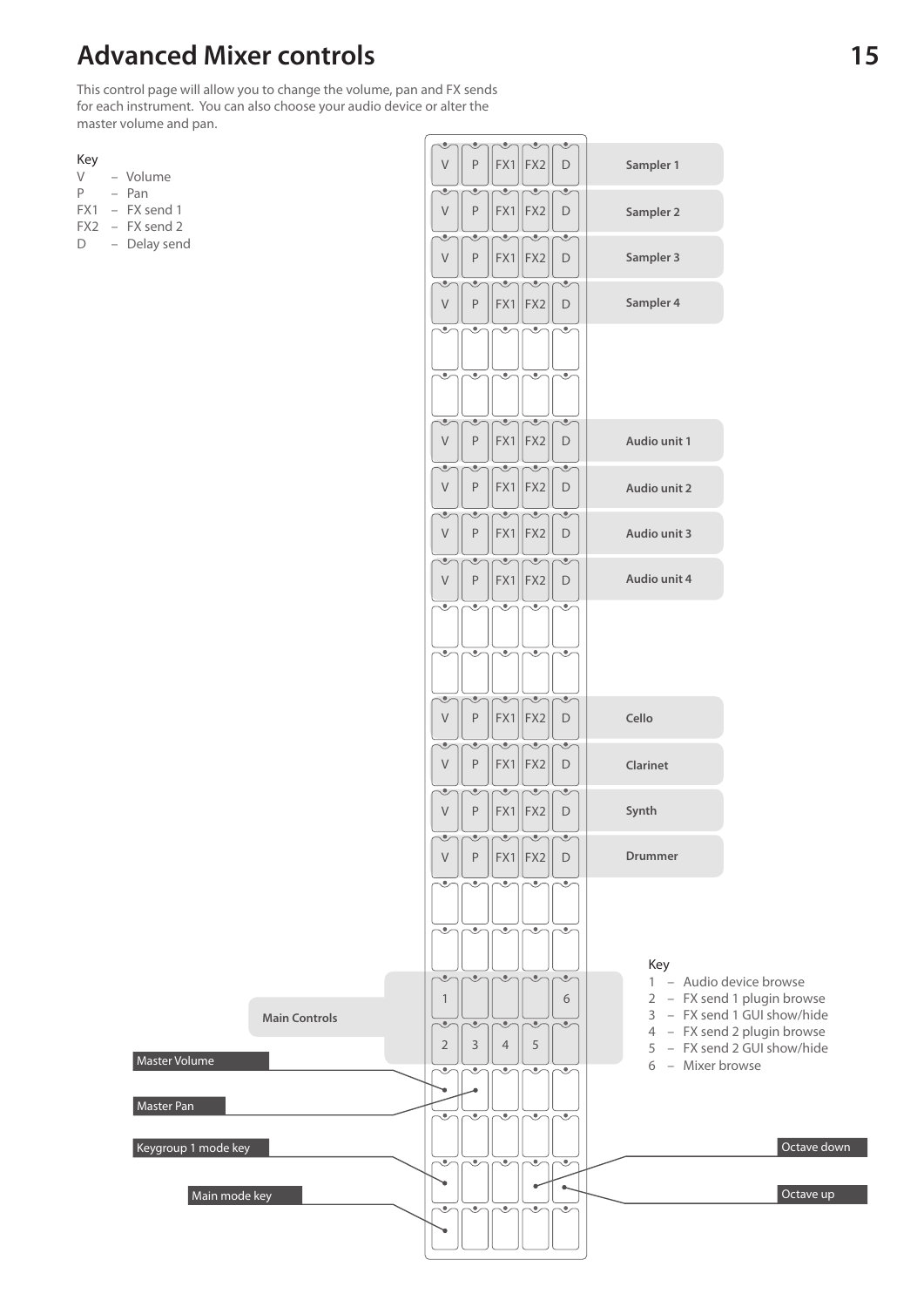# **Advanced MIDI Out 1**

This page will allow you to select a MIDI channel, e.g. key  $1 = MIDI$  channel 1, key  $2 = MIDI$  channel 2, etc.

You may also choose polyphonic mode by pressing the key marked 'P' on the diagram. In polyphonic mode each note is sent out on its own MIDI channel.

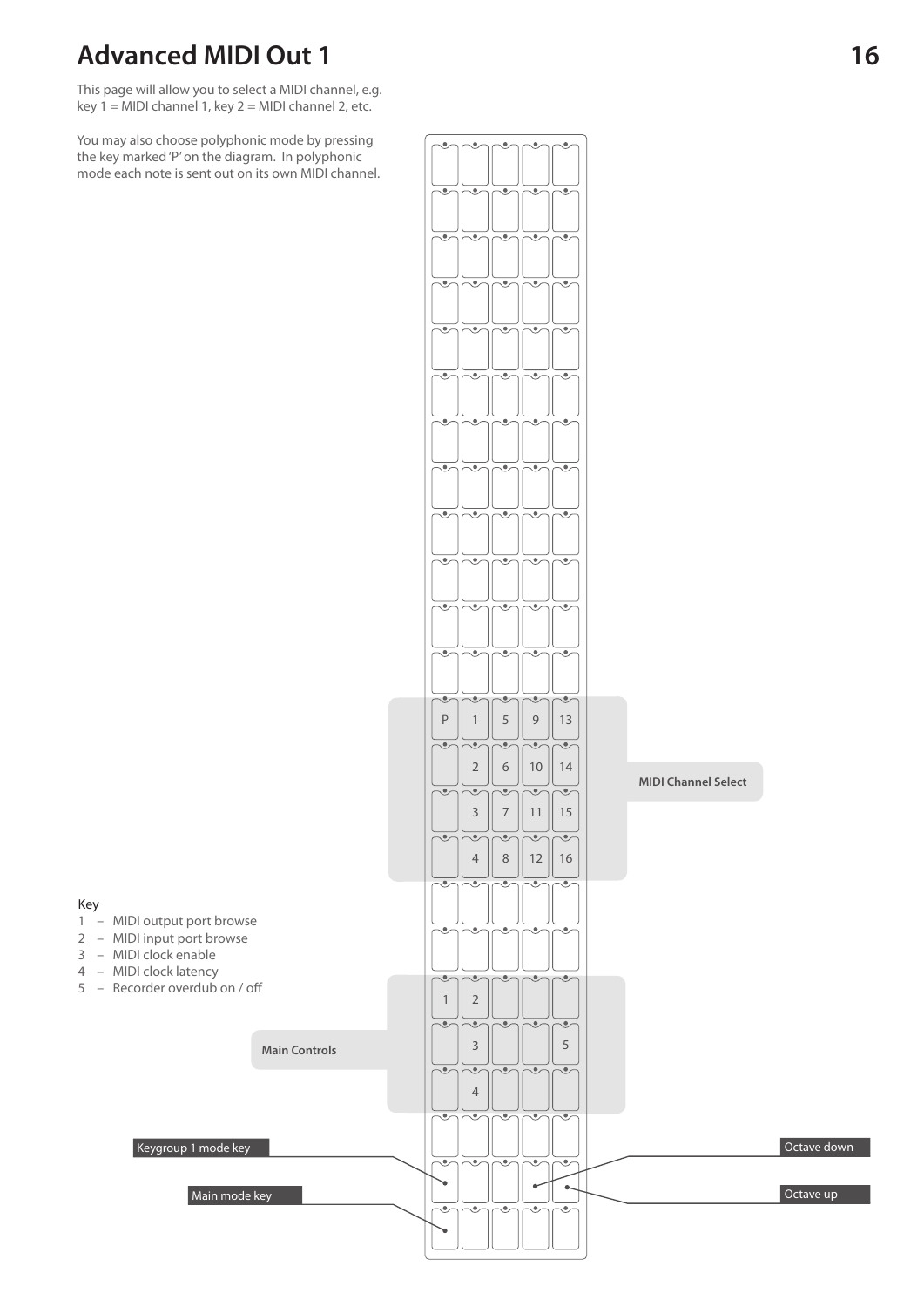# **Advanced MIDI Out 2**

Key

This page will allow you to select a MIDI channel, e.g. key  $1 = MIDI$  channel 1, key  $2 = MIDI$  channel 2, etc.

You may also choose polyphonic mode by pressing the key marked 'P' on the diagram. In polyphonic mode each note is sent out on its own MIDI channel.

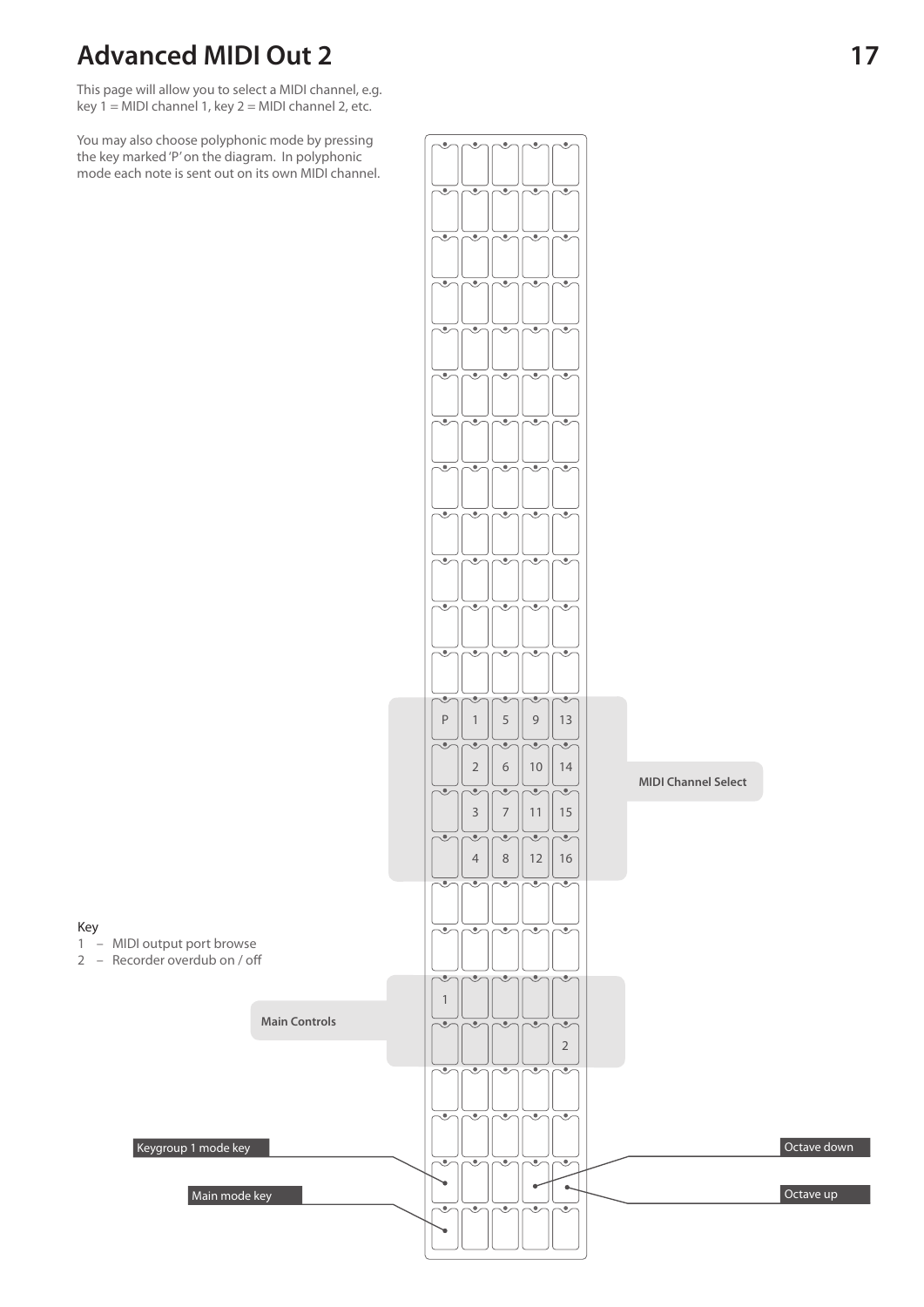### **Advanced Cello controls**



- 1 Cello convolver impulse response browse
- 2 Inline FX plugin browse
- $3$  Monophonic mode on / off
- 4 Inline FX GUI show/hide
- $5$  Inline FX bypass on / off
- 6 Mixer browse
- $7 -$  Recorder overdub on / off
- V Volume
- P Pan
- FX1 FX send 1
- FX2 FX send 2
- D Delay send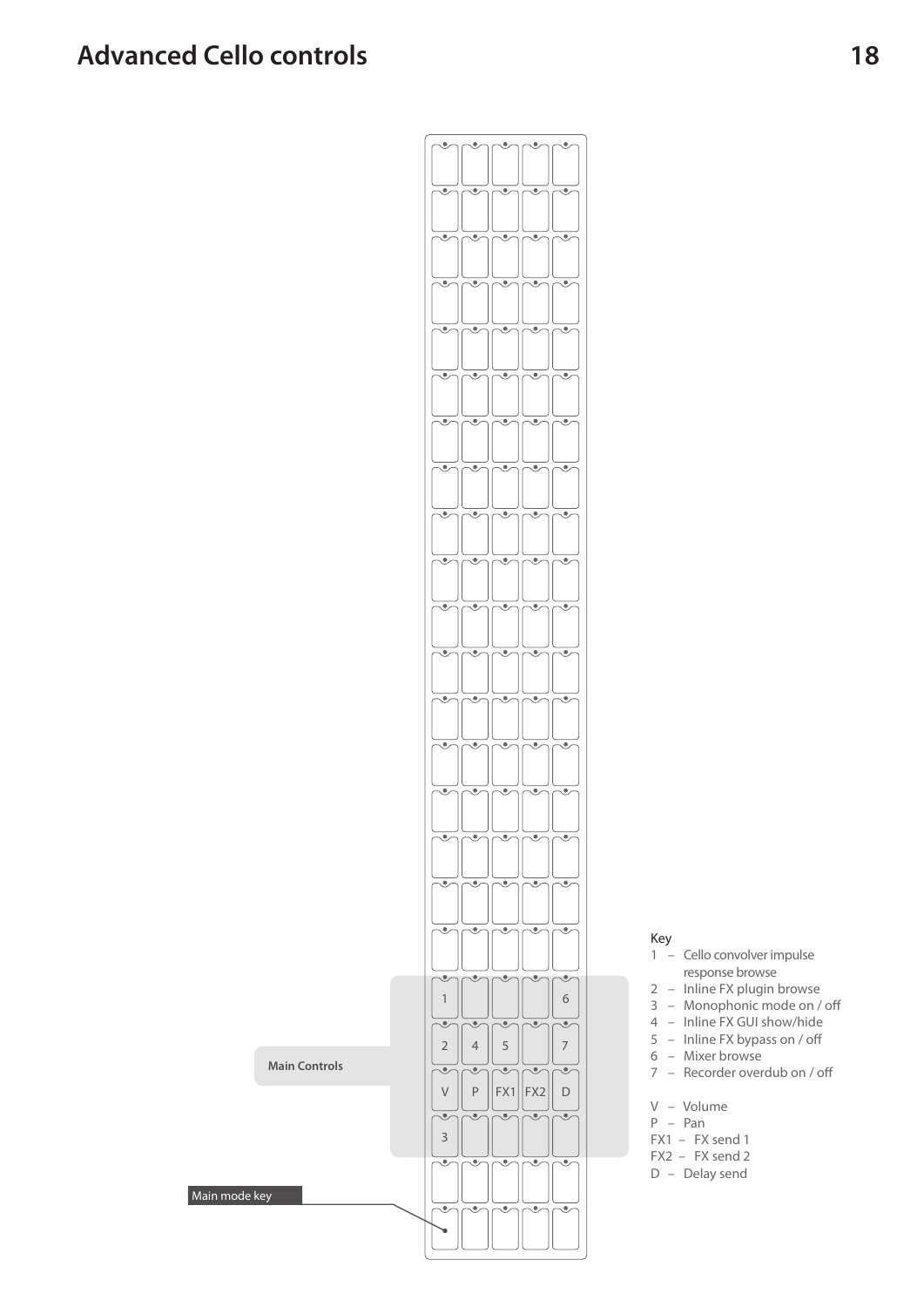Main mode key



- 1 Inline FX plugin browse<br>2 Monophonic mode on/
	- Monophonic mode on/off
- 3 Inline FX GUI show/hide
- $4 Inline FX bypass on / off$ <br>  $5 Mizer browse$ 
	- Mixer browse
- $6 -$  Recorder overdub on / off
	-
- V Volume<br>P Pan P – Pan
- $FX1 FX send 1$
- $\begin{bmatrix} FX2 & & FX send 2 \\ D & & Delay sen \end{bmatrix}$ 
	- Delay send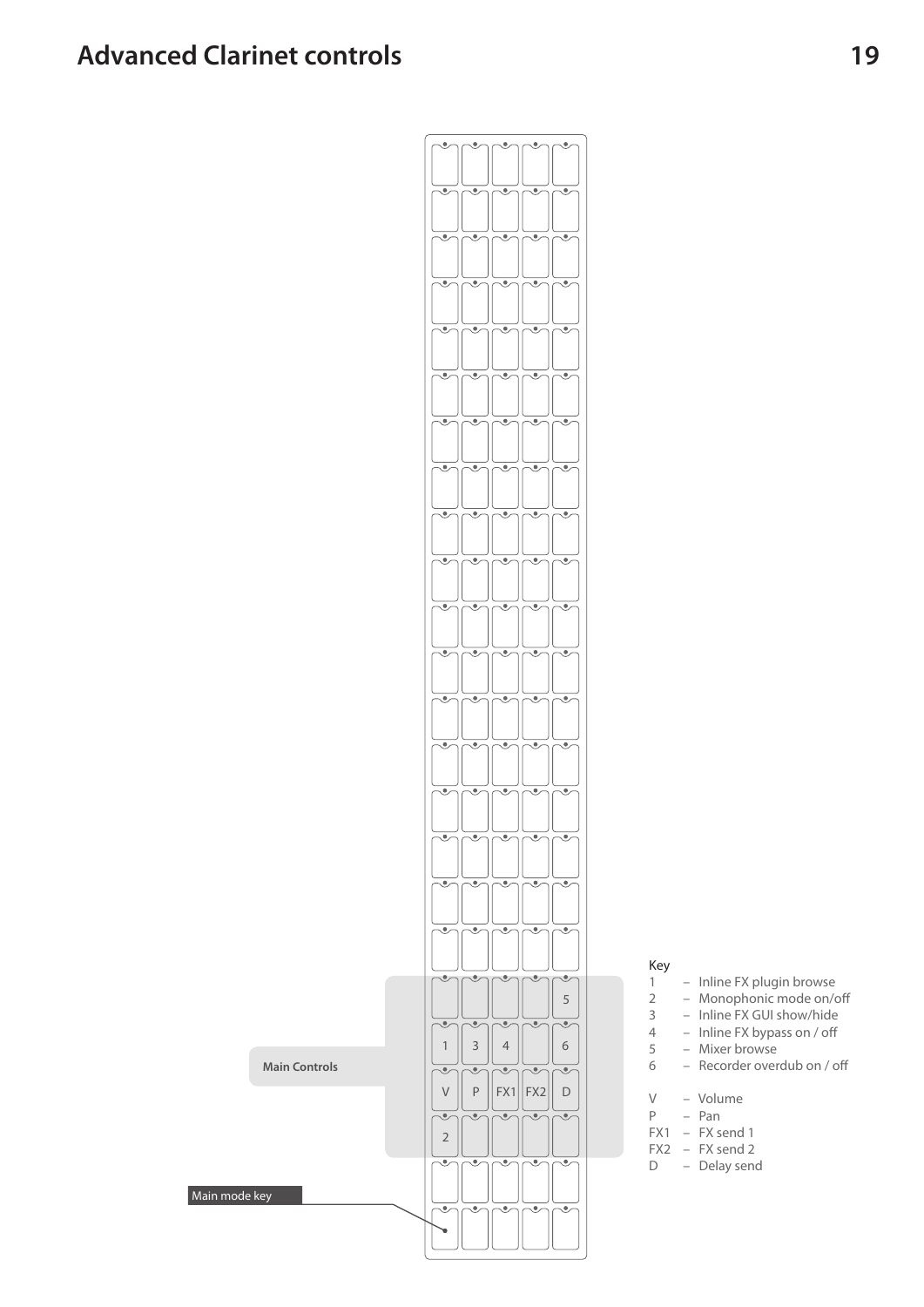# **Advanced Synth controls**

Main mode key

Keygroup 1 mode key



- 1 Inline FX plugin browse
- 2 Inline FX GUI show/hide<br>3 Inline FX bypass on / off
- 3 Inline FX bypass on / off<br>4 Mixer browse
- $4 -$  Mixer browse<br> $5 -$  Recorder over
	- Recorder overdub on / off
- V Volume<br>P Pan
	- P Pan
- FX1 FX send 1
- $FX2 FX send 2$ <br>D Delay send
	- Delay send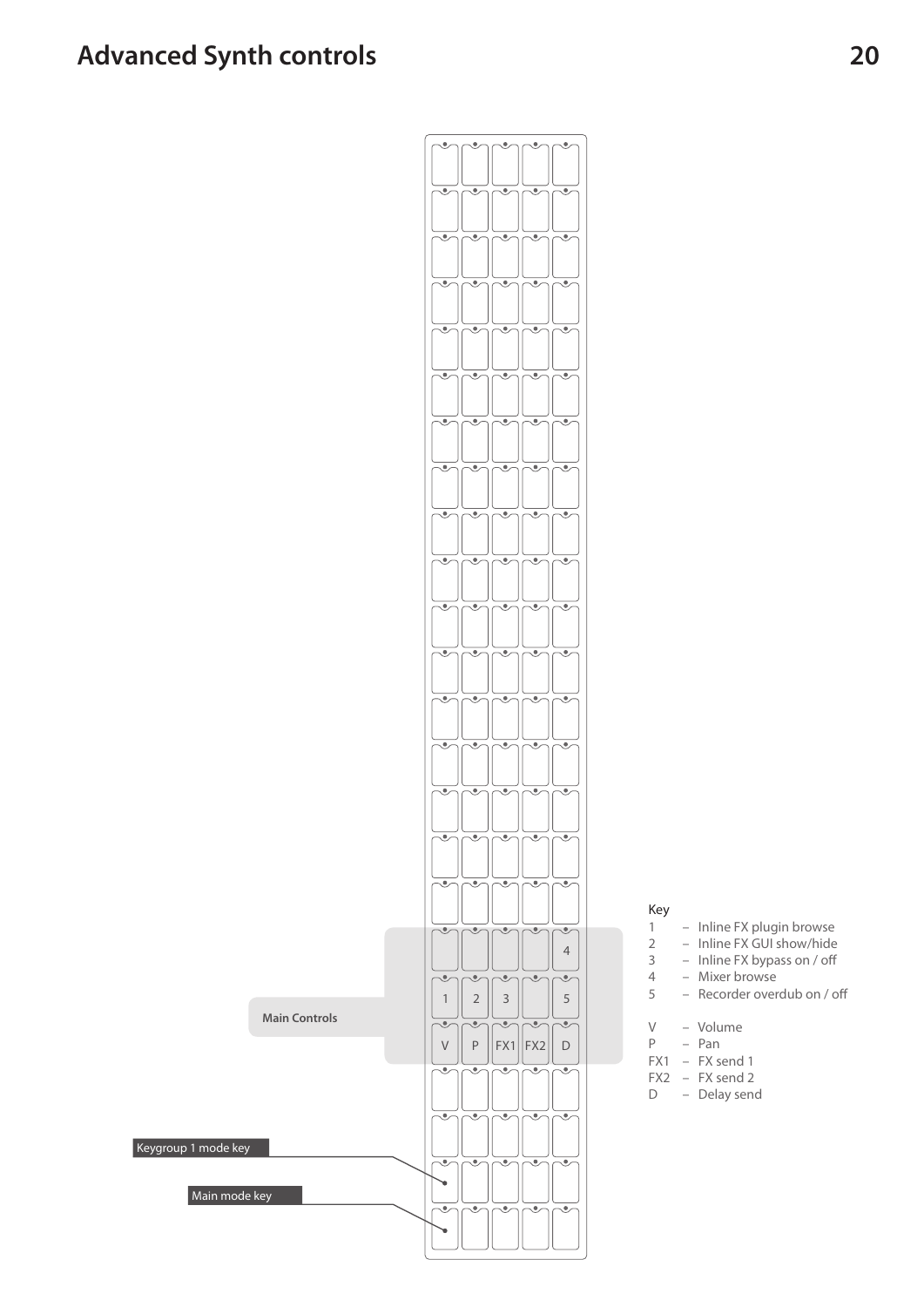**Main Controls**

Main mode key

Keygroup 1 mode key



- 1 Sampler 1, 2, or 4 soundfont browse
- 2 Inline FX plugin browse
- 3 Inline FX GUI show
- 4 Inline FX bypass on / off
- 5 Mixer browse
- Recorder overdub on / off
- V Volume
- P Pan
- FX1 FX send 1
- FX2 FX send 2
- D Delay send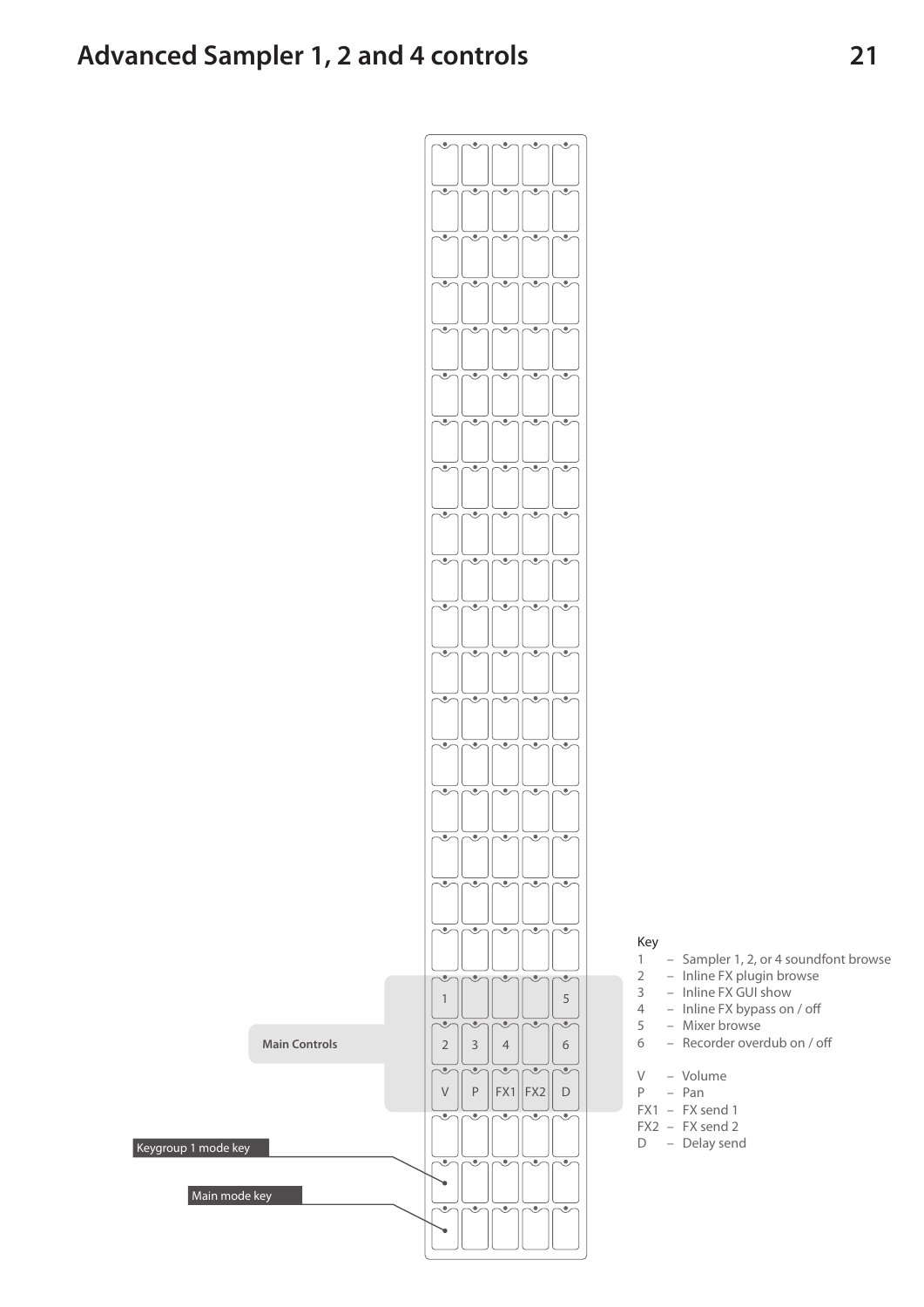### **Advanced Sampler 3 controls**

Keygroup 1 mode key



- 1 Sampler 3 left soundfont browse
- 2 Inline FX plugin browse
- 3 Sampler 3 right soundfont browse
- 4 Inline FX GUI show/hide
- $5 -$  Inline FX bypass on / off
- 6 Mixer browse
- 7 Recorder overdub on / off
- V Volume<br>P Pan
- Pan
- FX1 FX send 1
- FX2 FX send 2
- D Delay send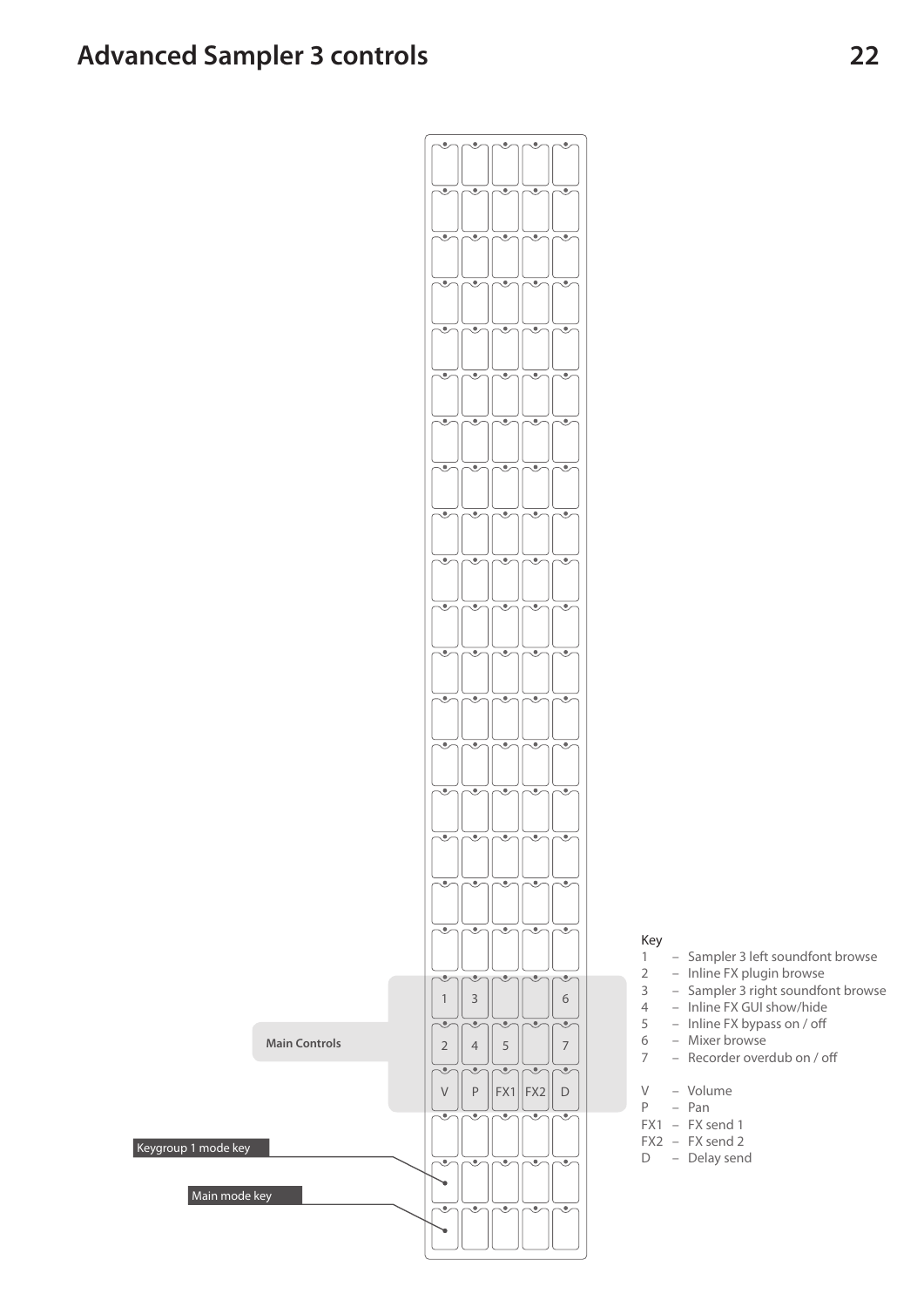### **Arranger 1 and 2**

Main mode key

The arranger is the Eigenharp's built in step sequencer. There are two arrangers in Alpha setup 1 which you can use simultaneously. Arranger 1 is used to play sounds on Audio Unit 4 and Arranger 2 is used to play sounds on sampler 4.

### $\ddot{\phantom{0}}$  $\ddot{\phantom{0}}$  $\bullet$  $6 || 7 || 8$ 9**Main Controls**  $\bullet$  $\overline{\bullet}$  $1 \mid 2 \mid 3$  $4 \mid 5$  $\overline{\bullet}$ ٠ Ö, ම Ó  $\bullet$ Ö, , Ó  $\overline{\bullet}$ O હ ۹  $\overline{\bullet}$ ≂ <u>.</u> ₹ Ó  $\mathcal{C}$  $\overline{\bullet}$ ತ  $\overline{\bullet}$ Ö, ම ò, Ó, Ò. Ó. ≂ Ö, Ö, Ö, Ö,  $\overline{\bullet}$

### Key<br>1

 $\overline{\bullet}$ 

 $\overline{\bullet}$ 

- Scroll right
- 
- 2 Scroll left<br>3 Scroll dov - Scroll down
	-
- 4 Scroll up  $5 -$  Arranger on / off<br>6 - Event mode
- 6 Event mode
- 7 Set loop start and end points<br>8 Reset arrange window
	- Reset arrange window
- 9 Clear events at double tap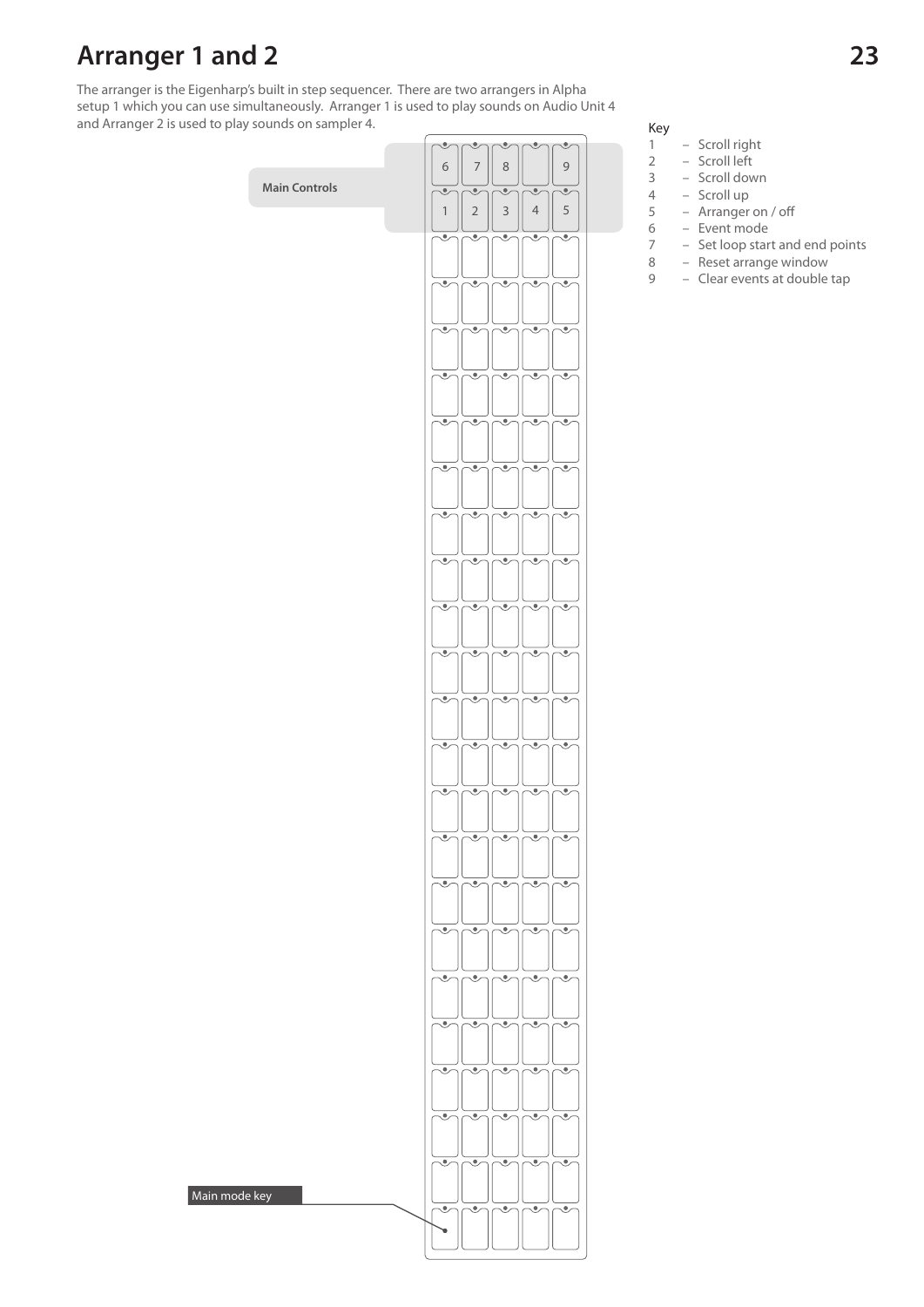### **Advanced Audio Unit 1, 2, 3 and 4 controls**

This page will allow you to select a MIDI channel, e.g. key  $1 = MIDI$  channel 1, key  $2 = MIDI$  channel 2, etc.

You may also choose polyphonic mode by pressing the key marked 'P' on the diagram. In polyphonic mode each note is sent out on its own MIDI channel.



**MIDI Channel** 

- 1 Audio unit plugin browse
- 2 Inline FX plugin browse
- 3 Audio unit GUI show/hide
- 4 Inline FX GUI show/hide
- $5 -$  Inline FX bypass on / off
- 6 Mixer browse
- 7 Recorder overdub on / off
- V Volume
- P Pan
- FX1 FX send 1
- FX2 FX send 2
- D Delay send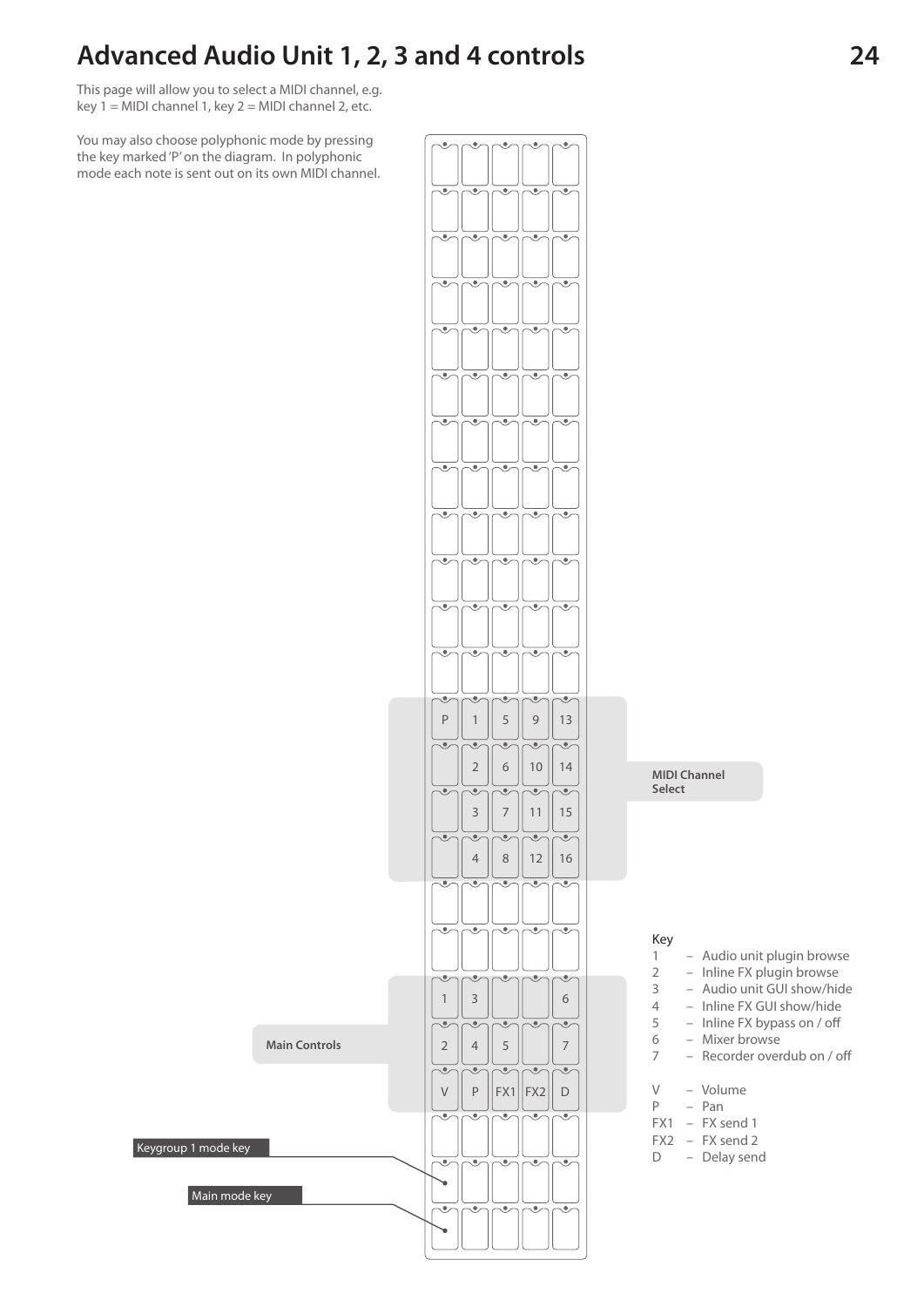# **Audio Unit / VST parameter routing 25**

The Eigenharp's various controllers can easily be connected to any parameter in an Audio Unit/VST plug-in. To do this you first need to access the parameter routing configuration matrix by clicking on the 'Configure' button located in the top left hand corner of your plug-ins GUI window.

You will now see a new window appear similar to the diagram below. The column down the left hand side is a list of parameters that are available in your current Audio Unit/VST plug-in. The headers along the top relate to the controllers that are available on your Eigenharp. The various controllers and their corresponding numbers are listed below.

To make a connection, click in the box where the controller's column meets the parameter's row, e.g. to connect strip controller 1 relative to Control1 you would click in the box shown in the diagram below.

You will see the number '1.0' appear - this is the default scaling factor applied to the value received from the Eigenharp controller. Additionally, a popup dialog will appear with a collection of options. The details of these as well as other features of the routing matrix can be found on the official documentation wiki here: http://www.eigenlabs.com/wiki/Routing\_Matrix/

|           | Strip controller 1 | Strip controller 2 | Breath blow 3 | Breath suck 4 | Key pressure 5 | Key roll 6 |  |
|-----------|--------------------|--------------------|---------------|---------------|----------------|------------|--|
| Control 1 | 1.0                |                    |               |               |                |            |  |
| Control 2 |                    |                    |               |               |                |            |  |
| Control 3 |                    |                    |               |               |                |            |  |
| Control 4 |                    |                    |               |               |                |            |  |
| Control 5 |                    |                    |               |               |                |            |  |
| Control 6 |                    |                    |               |               |                |            |  |
| Control 7 |                    |                    |               |               |                |            |  |
| Control 8 |                    |                    |               |               |                |            |  |
| XyPad1x   |                    |                    |               |               |                |            |  |
| XyPad1y   |                    |                    |               |               |                |            |  |
| XyPad2x   |                    |                    |               |               |                |            |  |
| XyPad2y   |                    |                    |               |               |                |            |  |
| Attack    |                    |                    |               |               |                |            |  |
| Decay     |                    |                    |               |               |                |            |  |
| Sustain   |                    |                    |               |               |                |            |  |
|           |                    |                    |               |               |                |            |  |
|           |                    |                    |               |               |                |            |  |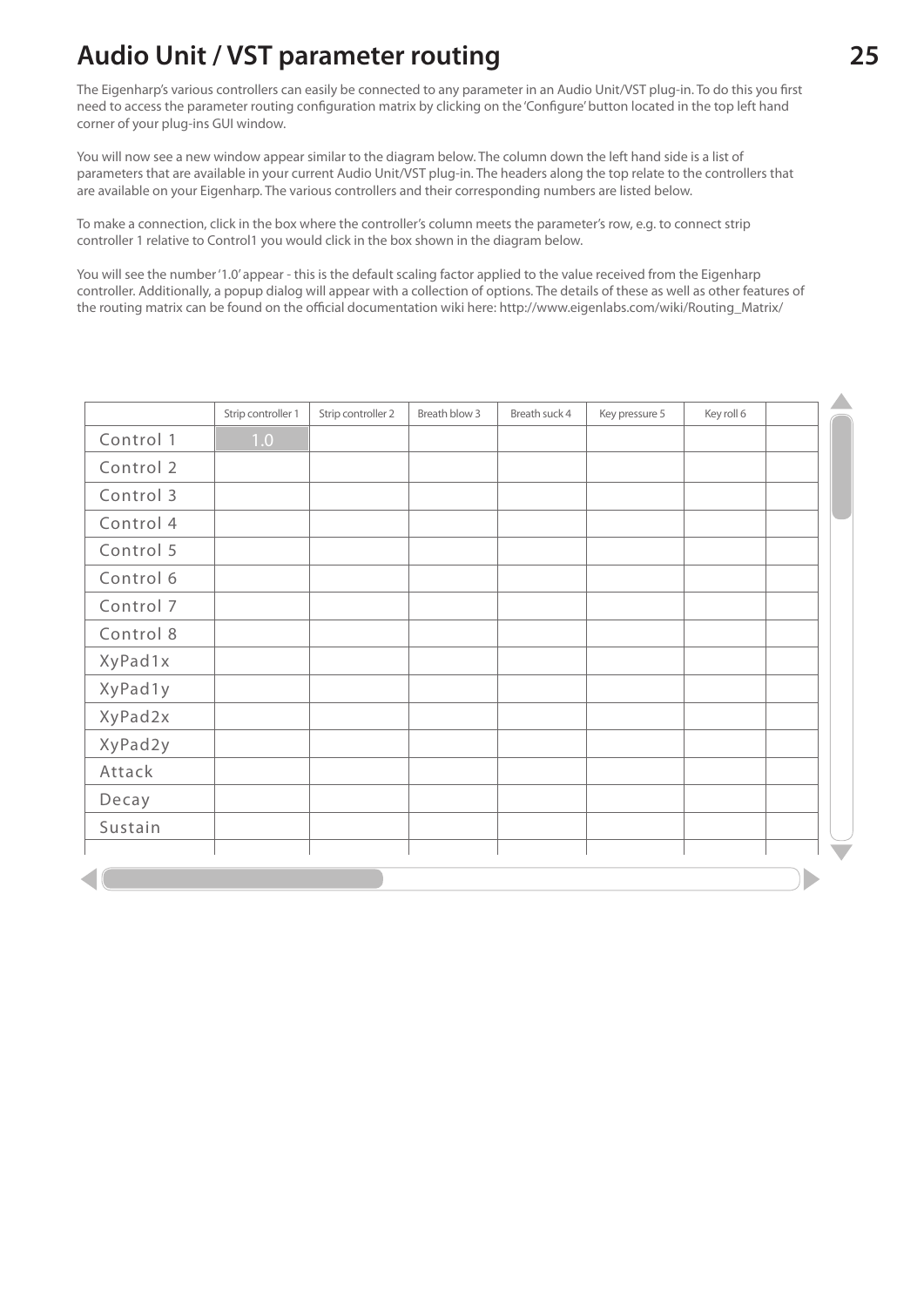### **Advanced Headphone and Microphone controls**

This page allows you to control the Eigenharp Alpha's built-in headphone output and microphone input.



- Headphone enable
- 2 Inline FX Plugin Browse<br>3 Bias-Power Microphone
	- Bias-Power Microphone
- Headphone gain control
- Inline FX GUI show
- Phantom-Power Microphone
- Microphone enable
- Inline FX bypass
- Dynamic Microphone – Microphone gain control
- Mixer browse
- Microphone and Headphone browse
- V Volume<br>P Pan
	- P Pan
- FX1 FX send 1
- FX2 FX send 2
- D Delay send
- Drummer  $14 -$  Cello
- 
- Clarinet
- Synth
- Audio Unit 1
- Audio Unit 2
- Audio Unit 3
- Audio Unit 4
- Sampler 1
- Sampler 2
- Sampler 3 – Sampler 4
-